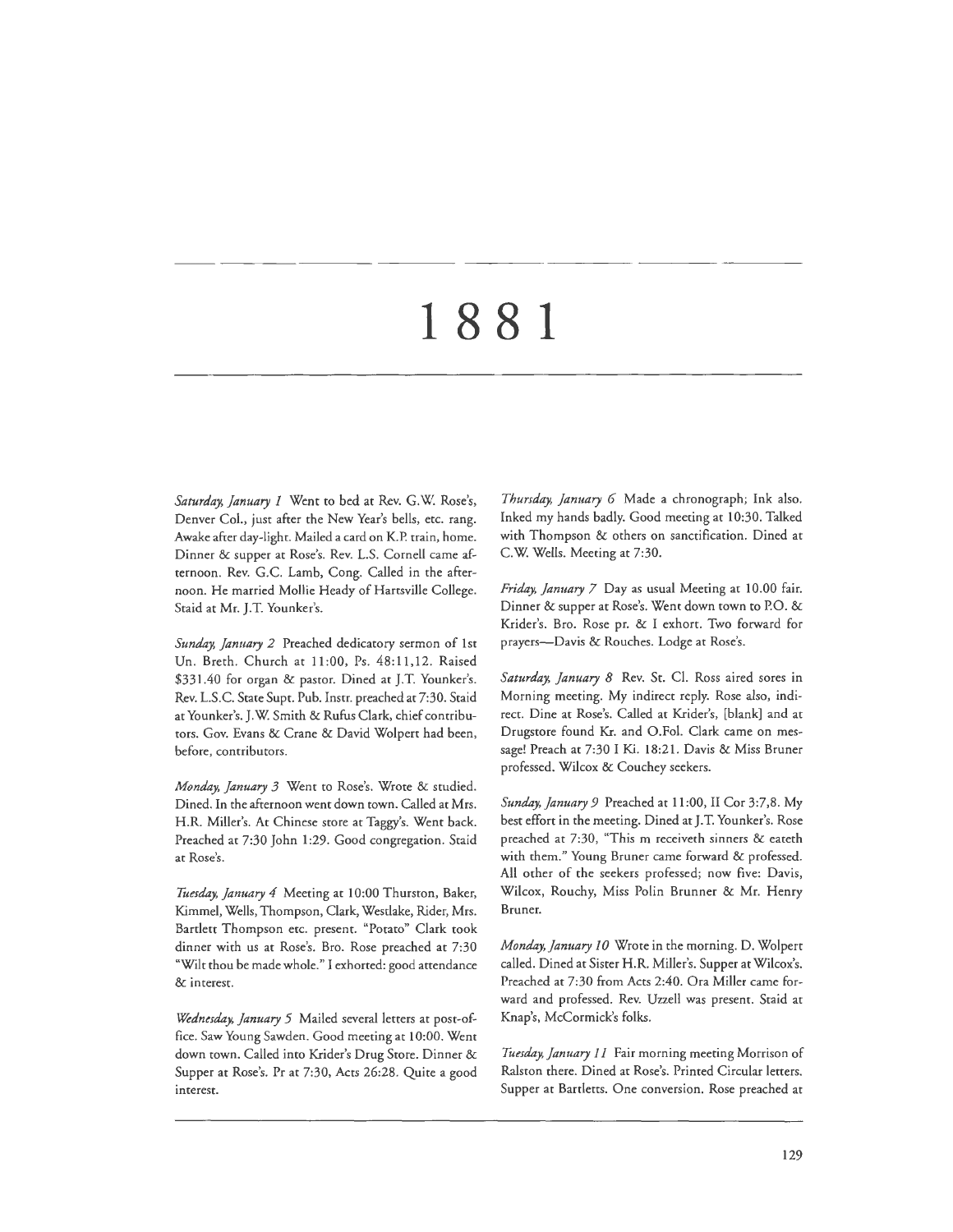7:30. Staid at Knapp's. She is Mrs. McCormick's Mother.

*Wednesday, January 12* Wrote in forenoon. Dined at Sister Miller's. Called in afternoon at Davis, [unreadable], & Rev. G.C. Lamb's. Supper at Rouchey's. I Preached at 7:30, Luke 23:4. No converts. Staid at Rose's. Baker Consults Rose on Holiness move.

*Thursday, January 13* Supper at Mr. Philbrook's. Bartlett's there also. G.W. Rose preached. Staid Orris Knapp's.

*Friday, January 14* Dined at St. Clair Evans. Went to West Denver. Supper at Smith's. Saw funeral gathering of McUne infidel. Preached at 7:30. Rom 3:5. Staid at Sister Miller's.

*Saturday, January 15* Talk with Sallie on religion. Went to Rose's. Went in afternoon to town. Called at Mr. Crane's & J.W. Smith's & Krider's & Neiss's. Bought a R.R. ticket to Omaha. Saw Rev. Mr. Westwood of Cent. Pres. Ch. Supper at Bartlett's. Rose pr. Rev. 6:17. Staid at Orris Knap[p]'s. Called at St. Cl. Ross's.

Sunday, January 16 Preached at 11:00 Num. 10:29. Took 17 into the Church. Knap[p]'s, Rufus Clark, Wilcox & wife, Rouchey, Orie Miller, Westlake, Freind's daughter, Father Rose & wife, DeBusk's dutchman. Dined at Miller's. Pr. at 7:30 Acts 16:31. Stay at Rose's.

*Monday, January 17* Called at Youker's & Bartlett's he sick. Went down town & got lunch & boarded the cars. Went via Greeley. At Cheyenne wait the train. Write letter. Sleep about five hours on train. Get beyond N. Platte in night.

*T11esday, January 18* See Rev. C. Knepper at Kearney. Call at Rev. l.N. Martin's at Grand Island. Gained time somewhat. Arrived at Omaha on time. Left overshoes in the cars. Take North Western train for home. Sleep four or five hours. Lunched all the way, from Denver.

*Wednesday, January 19* Arrived at home at 5:30 a.m. Spent the day at home visiting, reading, writing. Got Katie a "come-home" present, leggins; Orville, rubber overshoes. Rev. M. Bowman called in afternoon, and talked a good while. Pleasant weather.

*Thursday, January 20* Spent the day at home mostly in writing. M.R. Drury came-Coniphou Tennessee Singers project-he dined with us. Got material for copying-machine & pen. Cost 50 cts for 12 oz Glycerene! 25 for 2 oz. Gelatine & 1 oz white glue; 20 cts. for pen. Preached at Church at 7:00 I Cor. 6:11. Three rose for prayers; Wilbur one of them.

*Friday, January 21* Spent most of the day in writing letters. Made Copying-pad. Reuchlin came. At meeting a little while. Some arose for prayer.

*Saturday, January 22* Started at 9:00 A.M. for Lisbon. Got letters before starting. Went via Father Kettering's to look at the Church. Dine at Rev. l.K. Statton's. Sup[p]er at D. Runkle's. M.S. Drury preached at Night. Stay at Adam Runkle's.

*Sunday, January 23* Pr. Dedication sermon: II Cor 3:7,8, at 10:30. Raise over \$2,060.00. Dedicate housing overrun the amt. Called for \$467.33. Dine at Amos K. Runkle's, E.B. Kephart pr. at 7:00. Matt. 16.18. Stay at Amos K. Runkle's.

*Monday, January 24* Go on early train home. Write some in forenoon. M.R. Drury called in the afternoon & invited me to preach every night in the week. Drury preached at 8:00. Prayer & speaking meeting followed.

*Tuesday, January 25* Spent the day mostly in writing. Got a clergyman's permit on Ch. Mil. & St. P. R.R. Old overshoes expressed to me from Council Bluffs instead of mine! Worth nothing. Preached at 8:00 from Matt. 3:17 "My beloved Son, in whom I am well pleased."

*Wednesday, January 26* Spent most of the day reading, study, & writing. Rev. M. Bowman came in the morning and staid an hour or two. Went to prayer-meeting at James Hayne's in afternoon. Preached at 8:00 Col. 1:13.

*Thursday, January 27* Wrote much of the day. Preached at 8:00 from Matt. 13:58. A good congregation and considerable interest; two forward for prayers; and two others rose for prayer.

*Friday, January 28* Spent all day in writing. Wrote to Rev. S. Healey admonitory. Wrote to Henry Randall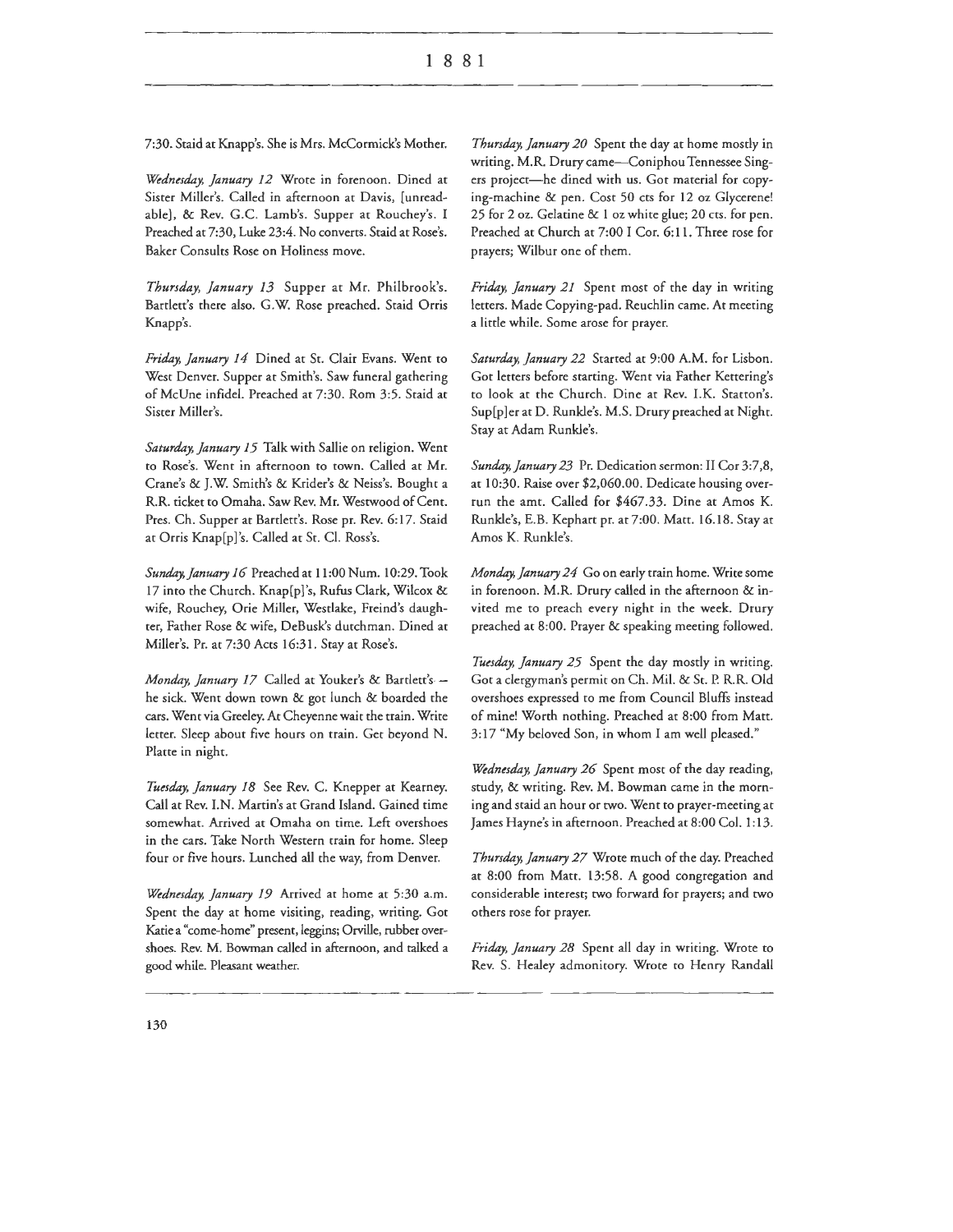Waite on Census matters. Preached from Luke 13:24. Large congregation. Five seekers---Wilbur one. Some arose also.

*Saturday, January 29* Spent day mostly in writing letters. Reuchlin went to Rhetorical at Western (but it did not occur) Preached at 8:00, Rev. 1:5,6, "Unto Him," etc. Smoke ran from one stove out at the other. Several forward for prayers.

*Sunday, January 30* The Pastor pr. at 10 1/2, Isa. 52:1. About usual congregation. Sabbath-School. I preach at 7:45, I Pet. 4:18. Seven forward. Some others arose. Young Waterhouse & his mother were there. Also Rev. M.S. Drury & wife. House full.

*Monday, January 31* Prepared a discourse & preached at 11 :00, the funeral discourse of Enos P. Perry who was killed at the packing-house by the falling of a beam not bolted down! Overflowing house. Wrote in afternoon, to Pres. Chr. Mil. & S.P. R.R. & others. M.R. Drury preached. Six out for prayer.

*Tuesday, February 1* Wrote all forenoon Epiromes of Sermons. Paid Feb. house-rent in afternoon, having written the same on sermons till 4:00. Preached at 7:45 from Matt 6:33. Several-five or six-forward-two profess conversion.

*Wednesday, February 2* Wrote letter to Am. Book Exchange, etc. Got broken teeth-plate memded: \$1.50. Preach at 7:45 Acts 3:10. Seven forward. Two profess. Wilbur one of them, aas he thinks. Large congregation. Meeting very spiritual. Lasted more than a half hour after discussion.

*Thursday, February 3* Spent most of the day in arranging papers, writing, etc. Got half-fare Ch. R. Is. & Pac. sent for a month ago. Preached at 8:00, Isa 55:1 "Ho every one that thirsts." Six out for prayers. Miss Thuff fainted from the heat. Some sensation. Seekers: Culver, Rosa Bear, Miss Blousitt, etc.

*Friday, February 4* Spent most of the day in writing (or rather in looking up facts to answer inquiries). Drury, the pastor, preached at 8:00. Eph. 2: 13. Several out for

prayers. Berry professed. M.S. Drury came to the meeting.

*Saturday, February 5* M.S. Drury called. Spent some time in fixing the hydrant. Preached at 8:00 Matt. 12:30. Bad night. Few out.

*Sunday, February 6* Pastor Drury preached at 10:30. Congre small Mrs. Sweet joines. Rainy afternoon. I went to Dairy Dale & preached matt. 6:7 (Prayer). Preached at Cedar Rapids at 7:45, Job 31:14. Congregation small-rainy evening.

*Monday, February 7* Writing. Sloppy weather. Mr. Raymond called & told his doleful story. Railed against Reuchlin. I Put a large flee in his ear. Donavin's Orig. Tennessee Concert at New Opera Hall at 8:00.

*Tuesday, February 8* Went via Ely to Western. Dine at J.Y. Jones. Sup[p]er & lodging at Rev. LL. Buchwalter's. Lorin able to be out at recitation. At Cedar Rapids, there were at our Church three seekers.

*Wednesday, February 9* Called at Jones. At M.S. Drury's. John very sick. At Pres. Kephart's recitation room. At Rev. L.H. Bufkins'. Went home with l.L. Buchwalter (Rapids) in his sleigh. Letter from Ch. Mil. & St. P. R.R. giving reduced rates. Was not at meeting; but there were 2 seekers & three joiners. Slept 10 hours.

*Tuesday, February 10* Spent the day in much writing. Bought apples, etc Wrong kind delivered. Prepared for going to Des Moines. Went to the Church a short time. Two seekers out. Three others arose for prayer.

Friday, February 11 Went via Ames to Des Moinesarriving at 3:00. Saw Rev. J.E. Ham at the Depot. Went with Rev. J. Talbott to his house. Dined, supped & lodged there. Went to the Church. No fire. Called at Father Lawson's. About twenty came, but returned home.

*Saturday, February 12* Staid at Bro. Talbott's. Spent the day largely in writing. Dined & supped there. About 28 out to Church. Preached 2 Psalm 1 v. Staid at M.C. Staves'.

*Sunday, February 13* Went to Sunday-School. In Phillip Huggin's class. Talked to the school briefly. Preached at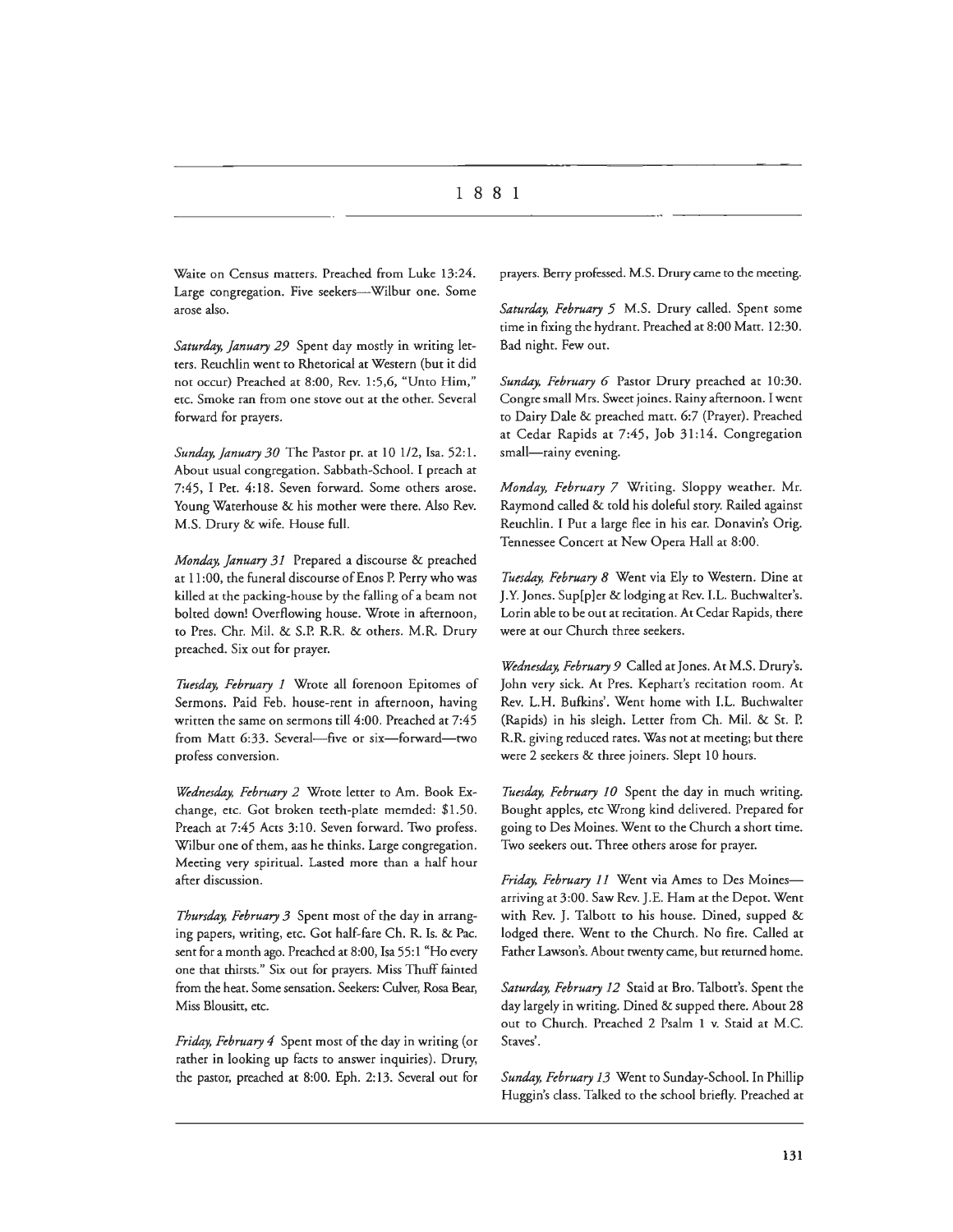11:30 Deur. 18:18-19. Dined at]oseph Hague's. Went to large, good class-meeting at 3:00. Supper at Hague's. Preach at 7:30 Col. 1:13. Several rose for prayers. Stay at M.C. Stave's.

*Monday, February 14* Visited Mother Funkhouser in forenoon. Wrote in afternoon, to Africa & other letters. Mailed letters at the Office. Dinner & Supper at Staves'. Preached at 7:30 Rom. 2:4. One seeker. Several arose for prayers, Dr. Rees of the number. Stay at Staves'.

*Tuesday, February 15* Spent the forenoon in writing. Meeting at Staves' at 2:00. Good meeting. Remained there till ev. meeting. Preach at 7:45 Job 31:13. Rev. Wm. Jacobs there. Two out for prayers. Stay at Wilkins'-Baptist's.

*Wednesday, February 16* Talk on Law-nonresistance, & Seventh day doctrine. Wrote at Stave's. Visited Rev. C.B. Davis, who has rheumatism severely. Meeting at Wilkins. Supper at Fate's. Talking-meeting at 8:00. Stay at Dr. Ree's. She lived near Dublin, Certerville, & Jonesboro, formerly.

*Thursday, February 17* Called with Dr. R. at Fate's. Dined with Jacob's at Staves'. Called at J. Talbott's. Went across the river to Depot. Went on to Casey, arr. 7:00. Postal card from home. Stay at Denning House.

*Friday, February 18* Wrote some. Went toward the farm. Met A.H. Hepler. Went back to Casey in a sleigh with him. Paid him \$9.00. Paid Rutt & Rutt \$24.91-and was credited \$2.00. Dined at Denning's. Insulted. Went to Stuart, then Des Moines. Staid at Rev. J. Talbott's. His daughter, Mrs. Stivers there.

*Saturday, February 19* Called after some time in writing, at Dr. Rees. His wife, disheartened religiously. Dined at Staves'. His sister Shaffer there. Took the train at 3:00 for home. Arrive at 10:00. Found all well.

*Sunday, February 20* M.R. Drury preached at 10 1/2 Phil. 1:6. M.S. Drury there. Ballot for superintendent, Drury elected. Sing much in afternoon & my heart tender. Hear Rev. Reed preach at 7:30, Luke 16:10. Congre. Church.

*Wednesday, February 23* Spent much of the forenoon in errands in town & much of the afternoon get[t]ing negatives for photographs for self & the children. At Prayermeeting in the evening.

*Thursday, February 24* At home most of the day. Spent afternoon in looking over Telescopes and fixing up annual Conference Book.

*Friday, February 25* Went to town on business, etc. Went to cars in afternoon and to Lisbon. Called at Runkle's hardware store. Staid at Rev. l.K. Statton's.

*Saturday, February 26* Went on early train to Courtland & Sycamore. Dined at an eating house. Went on to Rev. Cornelius Wendie's, three miles east, of Sycamore.

*Sunday, February 27* The rain had continued over night & into the day; so that none but a cutterload of us got to the Church, which was not opened. Remained at Bro. C. Wendie's all day. Snow & wind, and drift that night.

*Monday, February 28* Snow-bound. Wrote letters. Cars reported to be blockaded with snow, water, & ice. Staid that night at Wendie's.

*Tuesday, March 1* Went to John Buston's. Sleigh upset. No damage. Dine at Butson's, & remain till evening meeting. Railroad blockade continued. Preach at 7:30, Hebr. xi:26. Stay at Rev. C. Wendle's.

*Wednesday, March 2* Went to Sycamore, Cortland, Chicago. Visit most of the railroad general offices. Obtain reduction for delegates to Gen. Conf. from Chi. & N. Western. Dine and lodge at Brevoort House, 143 & 145 Madison St., opposite Farwell Hall, Near Corner of LaSalle & Madison Streets.

*Thursday, March 3* Waded about through the snow to see Mich. Central & L. Sh. & Mich. Southern. I am snow-bound. Write letters. Stay at Brevoort House.

*Friday, March 4* Look considerably after a chance to get out on the railroads. Write some. Go out at 10:10 at Night for Miline. Train arrived two hours late next morning.-No trains running west from Davenport.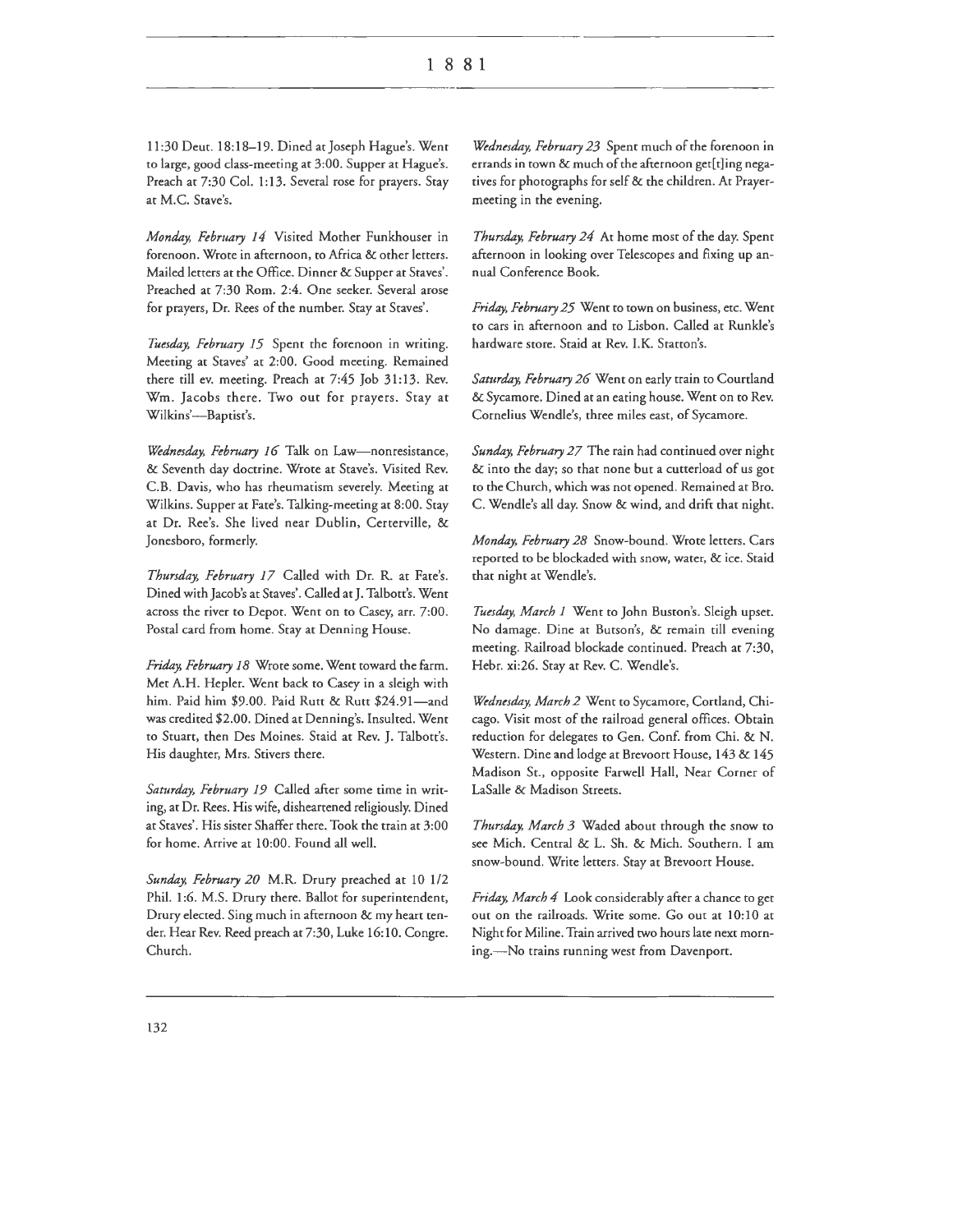*Saturday, March 5* Go to Father Dani. Beall's and get a hearty lunch. Milton Beal Esq. comes home at noon. Went with him and telephoned to Davenport, but got no encouraging report for westward train. Go back and stay at Beal's.

*Sunday, March 6* Attended the Congregational Church, and heard Rev. E.C. Barnard preach. Dined at Beall's. Heard Rev. A.R. Morgan & others speak on temperance. Staid at Beal's. They very kind to me.

*Monday, March 7* Went at 5:30 to train & on to West Liberty and home, arr'g at 12:46. All well. Bought Problem of Human Life, of a Temp. Lecturer. Conversation with Rev. Mr. Smith, a Disciple minister of Monticello, about to remove to West Liberty.

*Tuesday, March 8* At home most of the day. Went in the evening to Waterhouse's to tea. Staid at their Chapel, a quarter a way for meeting. Led the meeting.

*Thursday, March 10* At home. Spent forenoon in arranging receipts and other papers. Bought a rockingchair at W. Waterhouse's.

*Friday, March 11* At home. Another snow & blockade of the railroads began.

*Saturday, March 12* A[t] home. At telegram from M.R. Drury states that they were snow-bound at Marshaltown S.S. Convention.

*Sunday, March 13* I preached at our Church Deur. 32:9. Drury arrived at the close of the sermon. Father Waterhouse spoke in the evening. House pretty well filled. He agreed to pay 1/10 to finish the Church.

*Monday, March 14* Lorin came home a little afternoon, Several teams having come through the snow-drifts, by shoveling a good deal.

*Tuesday, March 15* Got a tooth filled with cement. Wrote in the afternoon and evening.

*Thursday, March 17* Spent the day largely in Writing. Children got Reuchlin a birth day present-sleve buttons, gold-washed.

*Friday, March 18* Studied comments on Rom. vii. At home all day. Rev. l.K. Statton called and took dinner. Lorin went to get his photograph taken. Howard Henderson promised to stay with our boys that night.

*Saturday, March 19* A snow, and the railroads blockaded again. Howard H. & a Mr. Chas. Warren staid the night with us.

*Sunday, March 20* Rev. Drury, the pastor, preached at 10 1/2. S.S. review followed. George H. Cotton dined and lodged with us. I Did not go to meeting at night.

*Monday, March 21* Bro. D. & McKee came in the afternoon and staid a couple of hours. At home all day.

*Tuesday, March 22* At home. Got Katie's negative for a photograph at noon. Sent a number of cards on fares. Wrote many letters.

*Wednesday, March 23* At home. Miss Jennie Patterson missed the train & staid with us till next morning.

*Thursday, March 24* I was at home. Reuchlin went to Mt. Vernon, in the afternoon.

*Saturday, March 26* Lorin came home at 11 :00. Quarterly Conference in the afternoon. Lorin came at 11 :00. Reuchlin came in the evening.

*Sunday, March 27* Rev. M. Bowman, P.E., preached. Communion service followed & then Sabbath Sch. Walked out in the afternoon to look at the river. Eld. Bowman preached at 7:30.

*Monday, March 28* Start at 7:30 for Nebraska. Dine at Boone. Reach Council Bluff's at about 8:30. Stay at Transfer Depot Hotel, there being little prospect of getting West from Omaha on account of washed out bridges.

*Tuesday, March 29* Go via Pac. Junction & Plattsmouth to Lincoln, starting at 9:30 & arriving at 6:00. Man was killed in jumping off the train. Reach Aurora at 10:00 at night. Stay at the Tuthill House. The day pretty.

*Wednesday, March 30* Go in afternoon with Daniel Fye,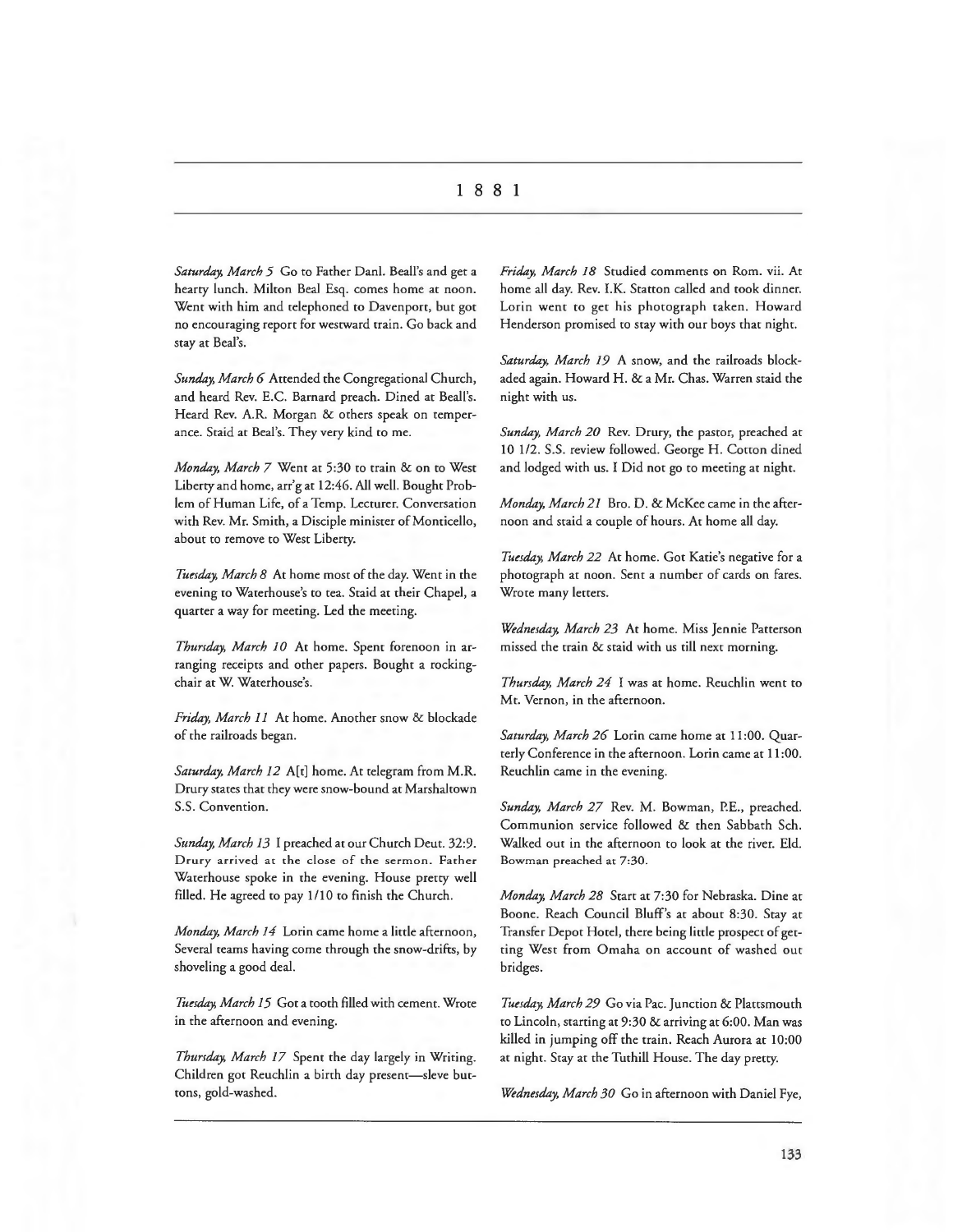to Rev. J.D. Fry's. Wrote in forenoon an appeal for the destitute, etc. Rev. W.S. Spooner preached at 8:00, "That wisdom that cometh from above," etc. Evening mild, but hazy.

*Thursday, March 31* Rev. Current pr. at 10:30. Very strong Cold wind. Conference opens in the afternoon at 1:30. Business proceeds well. Pretty fair attendance of members. Rev. J.A. Nichols pr. at 7:30.

*Friday, April 1* Conference progressed. Went to John. T. Hogue's with Bro. J.M. Walter. Considerable debate on making certain works of small membership circuits. I Preached at 8:00, I Tim. 4:10.

*Saturday, April 2* Conf. Continued. Dined at B.F. Fye's. Lay delegation adopted Nichols, Kellogg, and Spooner elected presiding-elders. Stationing Com. lunch at Sch. House by B.F. Fye. H.S. Munger preaches well. Session Closed.

Sunday, April 3 Preached at 11:00, Ordained J.D. Fye & E.L. Kenoyer. Dined at my home & J. T. Squire with me. S.S. Anniversary. Pr. at 7:30 John 6:56.

*Monday, April 4* From Aurora went on to Lincoln. Saw Rev. E.W. Johnon at Seward. Rev. J.1. Lohr went with me to Lincoln. Saw Caldwell & Trase at Plattsmouth. Went on to Omaha and looked after the prospect of Getting to Arizona.

*Wednesday, April 6* Went on to Tekama and Arizona. Found Conf. Home at Rev. D.D. Weiner's. Rev. W.S. Field preached.

*Thursday, April 7* Conference opened & progressed well. Rev. E.F. Austin preached in evening. Not much of a preacher.

*Friday, April 8* Conf. continued. I preached, Rom 4:8, in the evening.

*Sunday, April 10* Preached at 11 :00 Heb 9:28th. Dine at Mr. Austin's. S.S. Anniversary at 3:00. Supper at Faucett's. W.P. Caldwell preached in evening.

*Monday, April 11* Went on to Tekama. Dined at Astor

House. N.J. Shekel, once student at Hartsville paid bill. Went with sled to Hermon & then with Rev. S.E. Lloyd to Blair. Staid at Wm. Fox's with several others.

*Tuesday, April 12* Staid at Wm. Fox & Rev. M. Campbells. No trains. Preach at 8:00 at Cong. Church Heb. 11 :26. Stay at Fox's.

*Wednesday, April 13* Went via Freemont and Omaha & Missouri Valley home. Our company part at Valley Junction, Nebras. & Rev. L. Piper & I go on to Omaha. Go on C.W. Western for home.

*Thursday, April 14* Arrive at Cedar Rapids at 7:00. At home during the day. Drury, the pastor, calls in the afternoon. Rev. l.K. Statton calls at six, on his way to see George who was hurt on cars.

*Friday, April 15* Went down town. Lorin came home in the afternoon. Wrote much in the afternoon. Sent accounts and N.Y. Draft to W.J. Shuey.

*Saturday, April 16* M.S. Drury came & spent an hour or two. Myself & Reuchlin wrote several letters. Went to Lisbon on 4:00 train. Staid at Rev. D. Runkle's.

*Sunday, April 17* Preached at 10 1/2 from Rev. 2:17. Dined at Hess's. At class in afternoon. Pr. at 7:30, Luke 13:24. Staid at Rev. D. Runkle's

*Monday, April 18* Came on 6:00 train home. Spent day in writing, etc.

*Tuesday, April 19* Rev. l.K. Statton came from Ogden, where George lives, and we arrange homes for Gen. Conf. somewhat. Rev. Marion R. Drury called in the afternoon. Heard Rev. Mr. Stafford pr. at Cong. Church.

*Wednesday, April 20* Wrote on Gen. Conf. Address for the Bishops. Rev. L.H. Bufkin and wife dined with us.

*Saturday, April 23* Spent most of the forenoon in trading. Went to Ely in the afternoon. Walked out to Western. Supper at Jones; Pres. lectured on Astron. Staid at Drury's.

*Sunday, April 24* Preached at 10 1/2 from Luke 10:31.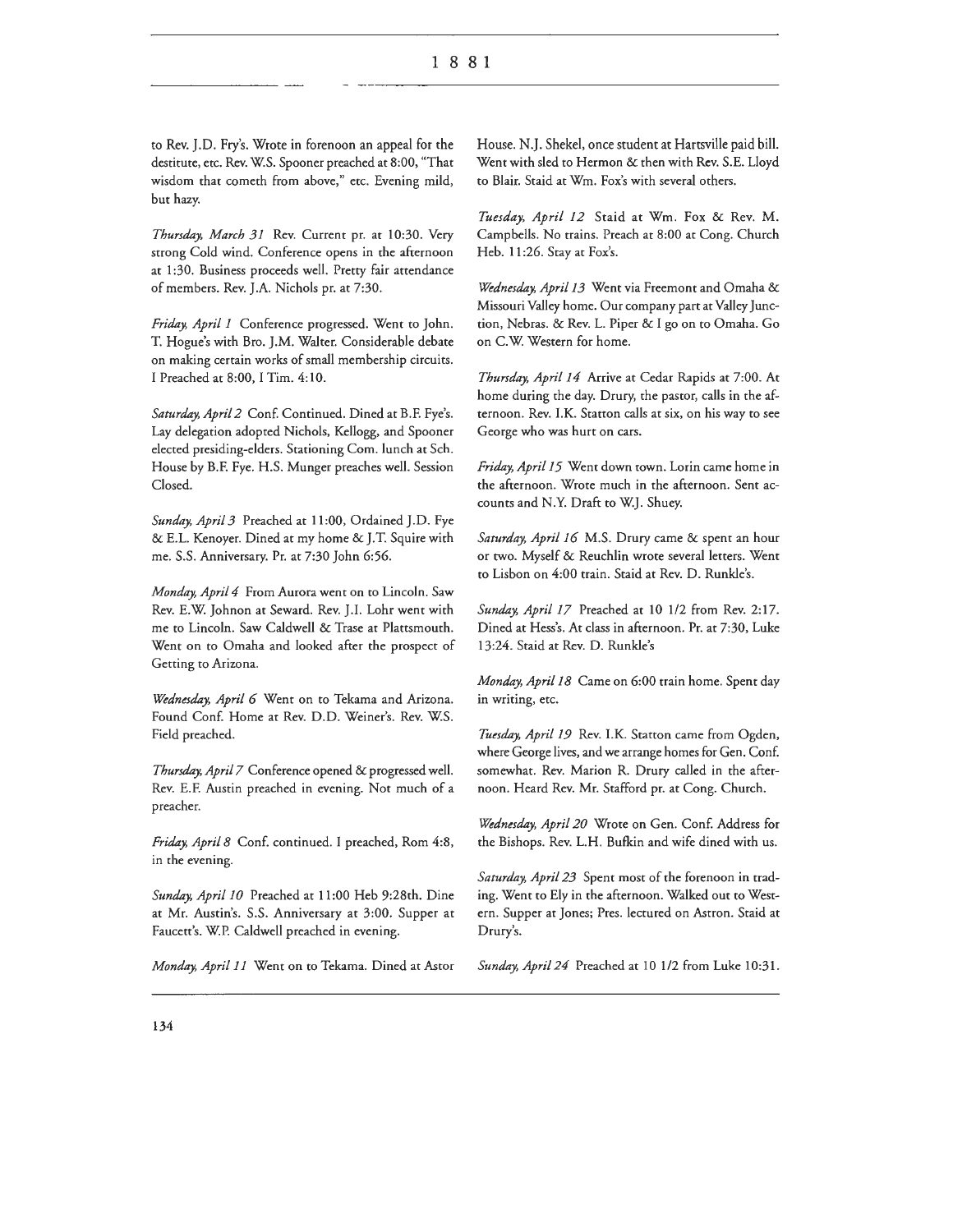Dined at Pres. E.B. Kephart's. In young people's class. Supper at Prof. P. Wagner's. Preach at 7:30, Matt. 13:44. Stay at Rev. I.L. Buchwalter's.

*Monday, April 25* Hack full. Lorin took me co Ely. Presbyterian preacher & I talked on Church. Arrived at home at 12:40. Worked on my usual report.

*Tuesday. April 26* Worked on report. M.R. Drury called in forenoon-wanted Susan to attend the meeting to organize a Ladies Aid Society for the church. We went to town in afternoon to buy Susan & Katie hats, etc. Wrote on Annual report.

*Wednesday, April 27* Finished annual report. Went town, bought hat, paid rent to June 1st. Susan went to town after I did.

*Thursday, April 28* Started for Chicago & Dayton, at 10.00 at night.

*Friday, April 29* Reach Chicago about 7:00. Go via Logansport & Kokomo to Richmond. Stay at D.K. Zeller's.

*Saturday. April 30* Go on co Dayton. Ac *Telescope* office in the forenoon. Dine at Rev. W.J. Pruner's. Go to town-buy a coat, spectacles, etc. Supper & lodging at Rev. J.W. Hott's.

*Sunday, May I* Bish. J.J. Glossbrenner preached at 10 1/2. Dine at H.J. Millholland, S.S. Afternoon. Supper at H. Wagner's. I Preach at 7:30, 2 Cor. 4:2. House crowded full-(Summit St. Church.) Staid at Dr. Lewis Davis'.

*Monday, May 2* Educational Board met at 9:00-10:00. Dined at Rev. WO. Tobey's. Board in afternoon. Supper at Prof. A.W. Drury's. Philothean Society Anniversary. Stay at Rev. W.J. Pruner's.

*Tuesday, May 3* Went to East Dayton. Dined at Rev. WM. Beardshear's with WO. Smith. Biblical Seminary Board met at 2:00. Supper at Dr. L. Davis with Bishop J.J. Glossbrenner. Call at Prof. A.W. Drury's to consider proposed changes in course of Reading. Thompson lectured at 8:00. Stay at W.J. Pruner's.

*Wednesday, May 4* Board meeting. Dinner. Went to town with Hott. Supper at Hott's. Annual meeting at 8:00 Drury & McCorkle speak.

*Thursday. May 5* Board meeting all day. I preside. Dined at Prof. G.A. Funkhouser's. Supper at J.W. Hott's. Start home. Call at Zeller's at Richmond. Sleep five hours on train.

*Friday. May 6* Reach Chicago at 8:30 Breakfast with B.F. Booth at Brevoort House. See Assist Gen. Ticket Age. Cent. Ill. & arrange business. Go on at 12:30 for Cedar Rapids. Hoc journal impedes. Arrive at 10:00 with Booth.

*Saturday. May 7* Booth started co Boone on a visit. Oregon & California delegates (D. Shuck, Jessee, Karritt, ].G. Mosher) stay with us; J.L. Field and T.J. Bauder at M.R. Drury's.

*Sunday, May 8* Daniel Shuck preaches at 10 1/2. Field & Harritt dine with us. T.J. Bauder preaches at 8:00. Shuck, Mosher & Harritt stay with us.

*Monday. May 9* Spend as much of the day as possible in writing. Shuck, Mosher, & Jessee Harritt stay with us. G.W. Rose came at night.

*Tuesday. May JO* Delegates go on. J.W Hott & wife came. I do some writing and more in talking & errands. Go to Lisbon at 4:00 p.m. Bishops' Board meet at 7:00. My home at A. Runkle's. C. Kellogg preached.

*Wednesday, May 11* Mission Board meets at 8:00. Home at Adam Runkle's. Bishop Cascle preaches the missionary sermon. Delivered it well.

*Thursday, May 12* Another session of the Board of Bishops. General Conference meets at 2:00. Bishop J.J. Glosbrenner presiding. He blunderingly read the Quad. Address I wrote. Wm. Dillon preached, at night.

*Friday, May 13* Session continued, progresses fairly well. Reports ofTrustees, Pub. Agent, Mission Secretary, Biblical Seminary. Adjourn early in afternoon. D.K. Flickinger lectured at 8:00 on Germany.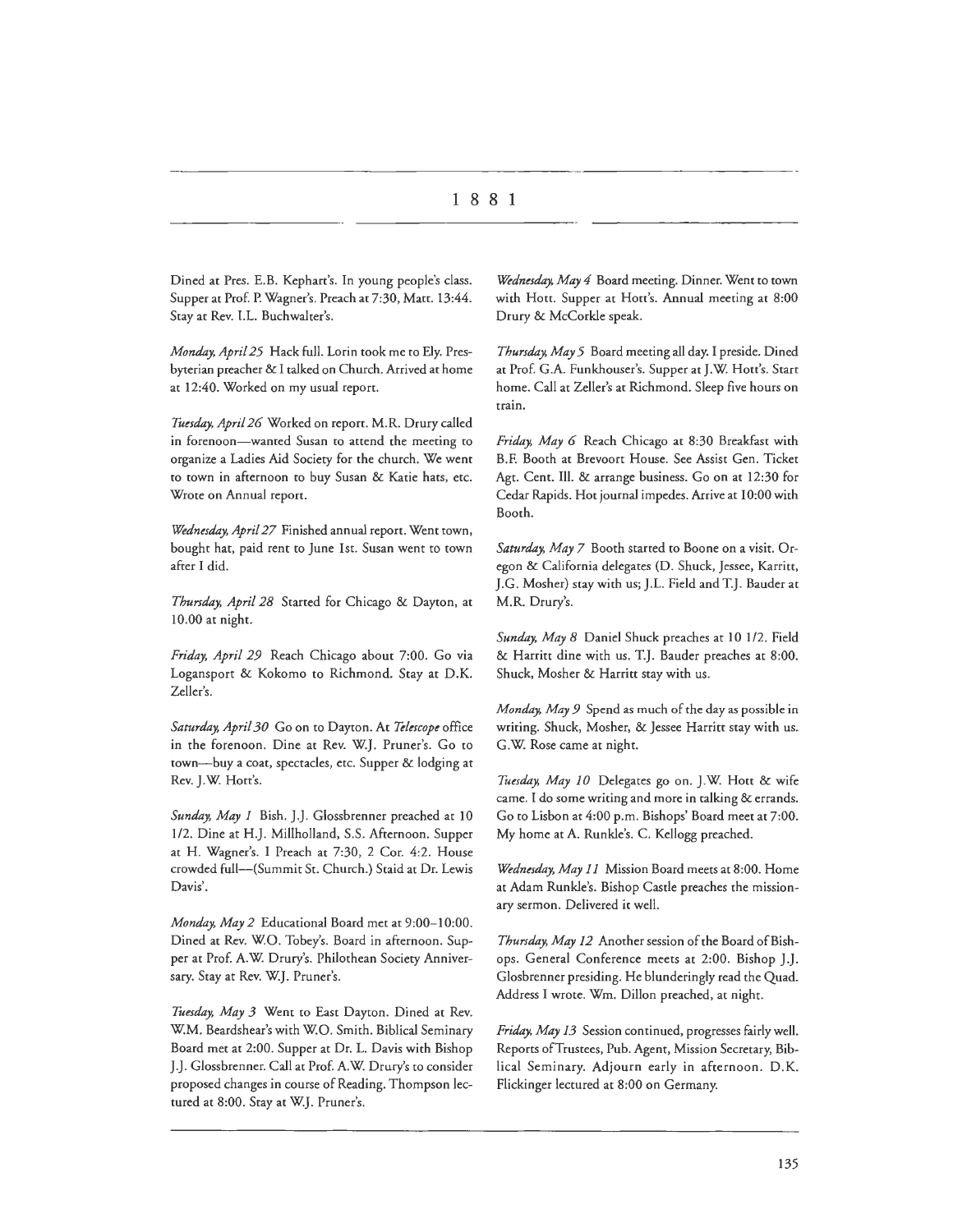Saturday, May 14 Session continues. Lorin came. Afternoon the conference discussed a const. amendment to a Missionary, for each annual conference, to elect a member of the Board. Dr. L. Davis lectured on Education.

Sunday, May 15 Bp. J.J. Glossbrenner preached on Isa. 32:20. Dine at Father Kettering's Love-feast at 3:00. Very precious. Bp. Weaver preached at 7:30-John 14:1-3. Same as last Gen. Conf. John 14:2

*Monday, May 16* Bishop Dickson presided. Gen. Conference continued. Susan came at 10:00. Dine at Conf. Home, Adam Runkle's. Supper at Henry Booher's. J.K. Alwood preached at 8:00 on "Transfiguration."

Tuesday, May 17 Session till 10:00 Bp Castle presided. The contest of M. Bowman for M.S. Drury's seat was affirmed. Susan goes home. Woman's Missionary Meeting at night.

*Wednesday, May 18* I presided at the conference. Question of examining the annual conferences was discussed on D.A. Beauchamp's motion, and Stearns amendment. Report of Com. No. 14 on Revision.

*Thursday, May 19* Bp. Glosbrenner presides. The committee on Superintendency recommended a court to try a bishop. It was struck out. E. Shopherd spoke on Garst's amendment. H. Floyd preached in the evening.

*Friday, May 20* Bp. Weaver presided. The conference sent greetings to Pres. Gen. Assembly (South), Stanton, Va., and Pres. Gen. Assembly North Buffalo, New York. Report on various Interests. J.W. Nye preached at night. Davis' resolution not tabled 57 to 68.

Saturday, May 21 Bp. Dickson presides. Elections at 9:00. E.B. Kephart elected by six majority as Bishop. The vote: N. Castle 104, J.J. Glossbrenner 93, J. Weaver 92, E.B. Kephart 70, J. Dickson 65, M. Wright 58, W.J. Shuey 57, George Miller 37, Wm. Dillon 30. Scattering 19.

*Sunday, May 22* Bishop]. Dickson preached, at 10:30. Praise meeting in afternoon. J.W. Hott preached in the evening.

*Monday, May 23* Bp. Castle presided. The Com. on Court of Appeals reported, and afternoon was indef. Postponed. The Rock River Appeal was not concurred in. Supper at Rev. Mr. Dove's, M. Episcopal.

*Tuesday, May 24* I Presided. Report on Moral Reform Afternoon, debate on [unreadable]. At night it was adopted by a vote of 60 to 57, Gloss. pres. Went home on 6:00 train. E. Lorenz and E. Curtis lodged with us.

*Wednesday, May 25* Bishop Weaver presided. Appeals of Bishop, Dessinger, Fohl, Bickley, were reported. Bad logic on both sides. Conf. Adjourned at 5:30. I go home at 8:00. S. Austin, J.H. Snyder, J. Kemp, David Shuck, Brenner, Nye, & Thrasher staid with us.

Saturday, May 28 Made some arrangement for cars.

*Wednesday, June 1* Finished packing. Start at 9:40 p.m. in the evening for Radmould, Ind.

*Thursday, June 2* Arrive in Chicago and go on to Richmond-to D.K. Zeller's; arr. at 6:30 p.m. Lorin & Wilbur at Kokomo went via Indianapolis to Glenmore to Moor's. Reuchlin at Anderson left for Fairmount & Uncle Wm. Reeder's.

*Friday, June 3* Wrote in the forenoon, & up town a little Afternoon. Went to Earlham College. Called at Pro£ White's. Went to Benj. Harris's. Supper there. Back to D.K. Zeller's.

Saturday, June 4 Wrote some. Went up town Looked a little for property to rent. The same in the afternoon. Went to Washington on the evening train. Staid at Evans Bailey's.

Sunday, June 5 Went through rain to Williamsburg. Few out. Dine at Madison Cranor's. Went back to Washington & preached at 4:00: "What think ye of Christ?" Staid at Wm. Hatfield's.

*Monday, June 6* Went on 9:26 train to Richmond. Looked for property. Saw several pieces. Boarded at D.K. Zeller's, with family.

*Tuesday, Jime 7* Looked further for property. Went in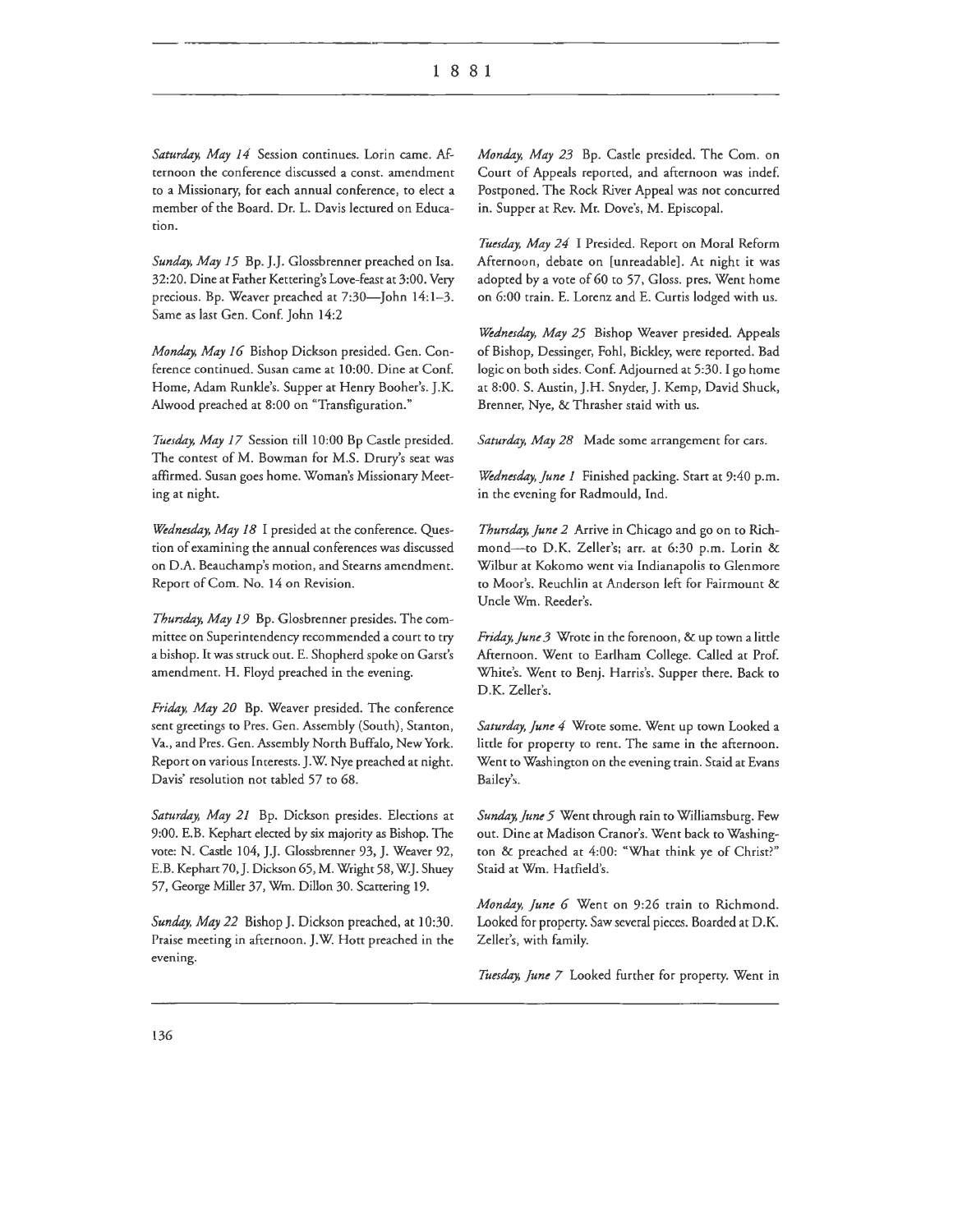afternoon with Susan to see property & we at Supper at Benj. Harris's. in Levastapol. Reuchlin came.

*Wednesday, June 8* Rented property of Mrs. Joshua Haines at \$20.00 per month, 211 14th St. Moved in afternoon. Lorin & Wilbur came. Supper at Zeller's. Lodge in our house.

*Thursday, June 9* Breakfast at Zeller's. Engage in fixing up. Bought a load of wood & groceries. Busy all day. Emma Zeller called in the afternoon.

Friday, June 10 Went to town with Susan & bought carpets. Busy rest of the time. Mrs. Caroline Zeller & Emma come & sew carpet in afternoon.

*Saturday, June 11* Wrote notes to the *Telescope* and the *Cynosure.* Busy fixing up Door-yard mowed. Mrs. Albert called in the afternoon.

*Sunday, June 12* Went to United Presbyterian Church. Heard a good sermon. Older boys at Presbyterian Church. Younger children at U.P. Ch. at 2 112 afternoon. Went to Grace M.E. Ch. in evening. Prayer meeting, etc. there.

*Monday, June 13* At home. In afternoon bought a washboiler. Called at H. Odborn's, W. Stiggleman's, and I. Huddleson's. Forgot to go to Af. M.E. Ch. to hear Editor Tanner's lecture.

*Wednesday, June 15* About as usual. Benj. Harris called to see if I wanted to rent Cadwalader's property in Sevastapol.

*Thursday, June 16* About as usual Called at W. Stiggleman's Photograpy Gallery. Boys look round for work in afternoon. Reuchlin engaged to a farmer over the Ohio line.

*Friday, June 17* Reuchlin went to Ohio to work. Lorin looked round a little. Bought a month's bill of groceries at Coblentz. Lorin took lawn mower to Shop.

*Saturday,]une 18* At home. Some work and some writing. Boys mowed the door-yard with lawnmower in the evening Mrs. Isaac Huddleson & daughter called. I went

to Cambridge and stayed at Saml. Wright's.

*Sunday, June 19* Went via Dublin & to Salem Ch. Preached Luke 10:37. Dined at Wilkison Smith's. David Stover Chas & Eli Holly, Jas. Tweedy, & families there. Went with Wm. Wright to Dublin. At Floyd's Pr. at 8:00 from Rev. 2:17.

*Monday, June 20* Called at Har. Cook's, Savana Beatter's, W. Scroggy's, Eliz. Witt's, J. Cranor's, & dined at Mont. Groenendyke's. Went home on l :24 train.

*Tuesday, June 21* At home. Lorin went to Dayton in the afternoon. Mrs. Albert (next door) called, in the evening. Wrote to Mohler at Ced. Rapids.

*Wednesday, June 22* Bought remnant of Carpet. H.O. Hutton & wife of New Paris, Ohio, visit us. Call at Peter Albert's after dinner.

*Thursday, June 23* Rev. F.M. DeMumbrun visited us. Sister Yeager came after dinner. Caroline Zeller called in afternoon; then Mrs. Stiggleman called.

*Friday, June 24* Read & wrote letters. Small boys went out to look after employment. They went for minnows afternoon-found none.

*Saturday, June 25* At home as usual. Reuchlin came about 8:15.

*S1mday, June 26* Went to U.P. Church Rev. Elihu Simpson, pastor. Text l Thes. 3:12,13. At chat S.S. at 2 1/2. Accidentally came across David Carson, 416, S. 9th St. Heard Rev. Mr. Hughes at 8:00 Matt. 16:13.

*Monday, June 27* Reuchlin went to Mr. McDonald's to work again. Called at Maj. Wm. L. Johns'. Prof. Jas. Strausburg called in the evening.

Tuesday, June 28 At home. Rev. L.N. Jones' called. Dined with him at P. Alberts. Called with Jones to see Grandmother Koerner.

*Wednesday, June 29* At home. Went down to D.K. Zeller's in evening. Jacob Zeller there.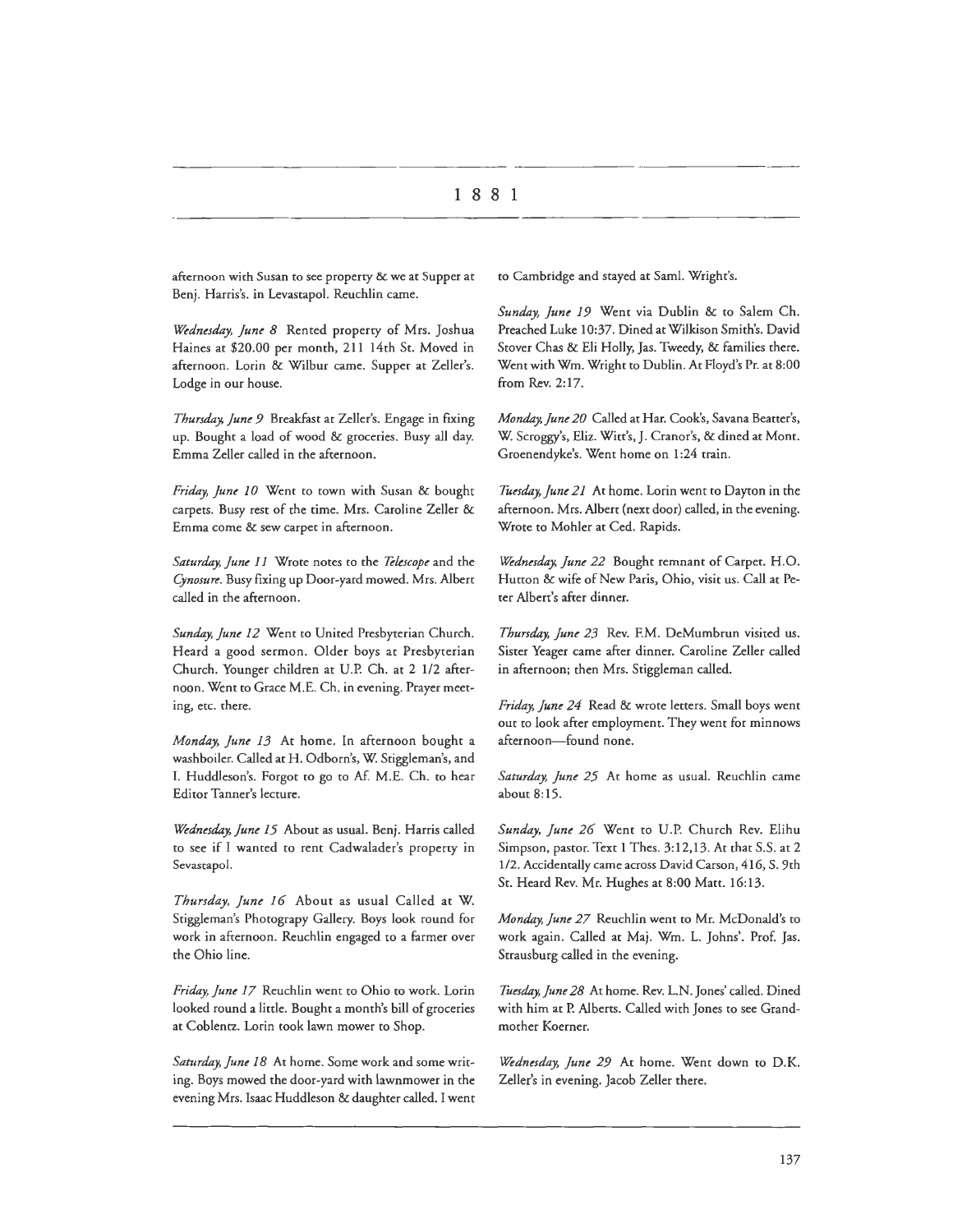*Thursday, June 30* At home as usual. Wrote to J.B. & others. Letter from Healy announcing Hurless' withdraw!, etc. Mrs. Jas. Shuey, Mrs. Jay, and Mrs. I. Huddleson called. Emma Zeller called in the evening.

*Friday. July 1* At home engaged in writing & reading. Wife and self went at 7:00 eve & visited Isaac Huddleson's till bed-rime.

*Samrday. July 2* News of Garfield's assassination. To Dublin on 3:01 train. Lunch at Floyd's. Vardaman takes me out to Salem Ch. Stop at Bradford's J.T. Vardaman pr. at 8:00, "If any man confess me." Stay at Eli Hawley's.

*Sunday.July3* Preach Mark 16:15. Mission Coll. Dine at Chas. Hawley's with J.T. Vardaman. Go to Eli's & to Dublin with Harrison Cook. Pr. at 8:00 Ps. 25: 14. Stay at H. Floyd's.

*Monday, July 4* Called at H. Cook's. Went to W. Scroggy's. Talk with George Day. Dine at Seroggy's. Go on 1:26 train to Richmond. We have fire-works at night.

*Tuesday. July 5* Letters from D.E. Middlekauf & others. Wrote Several letters. Caroline Zeller called in the evening.

*Wednesday. July 6* Letters received. Wrote several. A very warm day & night. Rev. E.H. Caylor and son visited us and stayed all night-his son Elmore.

*Thursday, July 7* Wrote letters. Very warm day. Letters and papers received. Hot, hotter, hottest!

*Friday, July 8* Spent the day mostly in writing letters. Called with Susan to see her Mother, in the evening.

Saturday, July 9 Spent forenoon in writing. Went to Bloomingsport in the afternoon. Stopped off at Johnson's station. Walked over to Simeon Adamson's. Pr. at 8:30 Ex. 8:34. Staid at Otwell Hutchens'. Very, very hot.

*S11nday.July* JO Pr. at 10 1/2 I John 5.18,19. Dined at Wm. Engle's, Robert Kinsey takes me on to Bethel Church, near Lynn. Pr. Ps. 25:24. Staid at John H. Moody's. Wm. Henry Johnson & wife Vienna call an hour or so. Very, very hot.

*Monday, July 11* John takes me down to Johnson Stn. I go home on 9:43 train. Very, very hot. Prof. P.H. Wagner & family stay with us.

Tuesday, July 12 Spend the day principally in writing. Weather extremely hot. Nearly I 00 degrees in the coolest shade.

*Friday, July 15* Spent day in writing. Wrote long & severe letter to Or. J. Blanchard who is trying to capture part of our church. Weather a little moderated.

Saturday, July 16 Day as usual. Lorin came home from Dayton. Reuchlin came at 8:30.

*Sunday, July 17* Went to Friend's meeting on Main Street. Caroline Zeller and Silas called in the evening.

*Tuesday. July 19* The above by mistake was assigned to Monday when it belonged to to-day. Prof. Strasburg and President C.H. Kiracofe came, Kiracofe remaining till after dinner. Then we went to Earlham and looked at collection of birds & shells & Looked at miscoscopic views at Strasburg.

*Wednesday. July 20* At home. Wrote some letters Mother (Catharine) Koerner came, on a visit.

*Friday, J11ly 22* Went in the evening to Benj. Harris'. He not returned from Yellow Springs.

Saturday, July 23 Took a trip to Benj. Harris', etc. Found none at home. Mother Koerner went home. I was going to Millville on 8: 10 train in Eve, but, as cars were behind, did not go.

*Sunday. July 24* Went to Colored Wesleyan Camp-meeting. Elder Clemens preached at 11 :00. Elder Smothers at 3:30, he went a kiting! Speaking meeting, morning & afternoon. Orville & Katie were with me.

*Monday. July 25* Went to Benj. Harris's in the evening Haynes, Spence, and Coe's building, near railroad burned. Great fire truly. Very still air or the flames would have spread.

*Tuesday. July 26* Went at 10:00 to Washington. Dined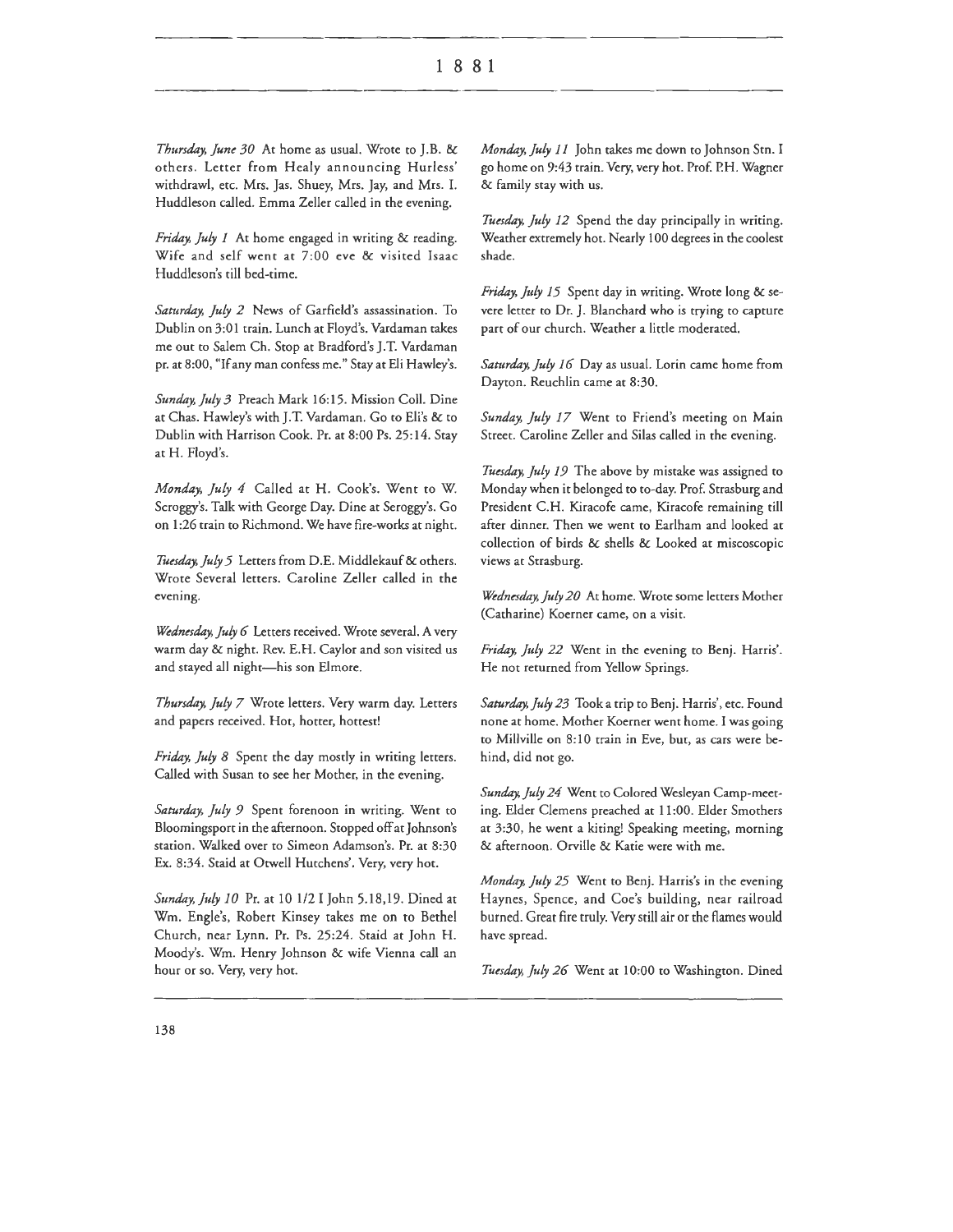at Wm. Hatfield's. Cyrus Osborn rook me up to Thos. Cranor's. Came home on 6:30 train. I borrowed money of him and paid it back when due.

*Wednesday, July 27* At home writing most of the day. Bought draft for \$62.50, and sent in Registered letter to D. Hepler, Casey, Iowa.

*Thursday, July 28* Father Peter Albert visited me this morning. Rev. WH. Lantham & wife & daughters called in the afternoon. I start to Chicago at 10:20 P.M. via Ridgeville. Slept 5 l /2 hours on car.

*Friday, July 29* Saw Rev. Shank on train. Arrived at Chicago 7:15. Start at 8:00 for Galesburg, Bushness, & Adair. Reach Adair at 9:00. Stay at Rev. A. Rigney's.

*Saturday, July 30* Stay for dinner at Rigney's. Go to Solomon Walker's, 5 ms west of Adair. Preach at Union Chapel at 8:30-I Pet. 4:18. Members: Herndon & Rexroads. Stay at Walker's.

*Sunday, July 31* Pr. at l 0:30 from II Cor. 3:7,8: Raised \$350.00 subscrip. & dedicated the Church. Dined at Herndon's. Pr. at 5:00, Luke 16:31. Stay at Solomon Walker's.

*Monday, August 1* Bro. Walker takes me to McComb. Start at 9:40 for Chicago, via Galesburg, Buda, Aurora. Arrive at 7:25. Start on "Pan Handle" railroad at 7:55 for home via Ridgeville. Slept over five hours.

*Tuesday, August 2* Reached Richmond at 5:00. Saw S. Moore Surface at Depot, who also called at our house an hour in the forenoon. Bought a bill of groceries.

*Wednesday, August 3* Went out to the country to look for wood. Went to Dayton, O., at 2:00. Went to Henry (ex-bish) Kumler's. Found him paralyzed much but sensible. Prayed wich him ac his request. Visited Mrs. Polly Swaynie, aged 94.

*Thursday, August 4* Had staid at Dr. Lewis Davis's. Meeting of Ex. Com. of the Board of Education. Dine at Davis'. Call at Sines & Feight's. Go to Tele. Office & return ro Sines' ecc. Go on 7:00 train home. Saw Rev. Tobey of Cambrid[ge].

*Friday, August 5* Start at 11: 10 for Marion, Ind.; Write letters while waiting at Ridgville. Arrive at marion at 5:30. Go to Rev. W.A. Oler's & to John Y. Parlett's. Seay there. Mr. Hannah O'Farrell on rhe train from Richmond, from Knoxville, Ten.

Saturday, August 6 Stay at Parlett's till after dinner. Rev. W.A. Oler takes me on to Union Chapel. Call at Jeff Hamaker's. Pr. at 4:00 Ps. 1:6. Stay at Daniel Shank's.

*Sunday, August 7* Preach at 10:30 in the grove. Heb. 7:26. Dine in grove with Bro. Crevinger. Rev. D.E. Myer pr. at 2:30, New Covenant. Rev. Cyrus Smith present. Go on ro J.Y. Parlett's. Pr. at Ch. Church Marion at 8:00 Ps. 35:14. Stay at Rev. D.E. Myer's.

*Monday, August 8* Afternoon go co John Null's, downriver. That Day Rev. A. Carroll & J.R. Brown & wife came.

Tuesday, August 9 Went to town (Maria) Called to see Dr. Chap. Nottingham Dined at Snede Thomas's. Called at D.E. Myer's. Went on 6:30 train to Conference at Salem Church near Kokomo. Day pr. Stay at David Smith's.

*Wednesday, August 10* Went to place of Conference in the morning Dined at David Smith's. Conference opened at 2:00. Supper ac Smith's Milron Harris pr. ac 8:30 from Rom 10:1. Stay at David Smith's.

*Thursday, August 11* Session as usual. Supper at Squire Farley's Met boundary Com. D.K. Flickinger preached at 8:00 "He that hath this."

Friday, August 12 Met boundary Committee at 8:00. Elected P.E. on first ballot, by 44 out of 53 votes. Floyd by 35, 2d ballot Supper at Goodwine's. Night session. Stay at Smith's as usual. Very warm.

Saturday, August 13 Stationing Com. met at 8:00 at Wm. Smith's. Also finance Com. at 9:00. A little rain. Session Closed at 10:00 at night. I was placed on Dublin Dist. W.J. Pruner preach at 8:00 Rom. 12:1. Stay at Smith's as usual. Gideon Richwind I chink.

Sunday, August 14 Bp. Kephart pr. at 10:30, "While we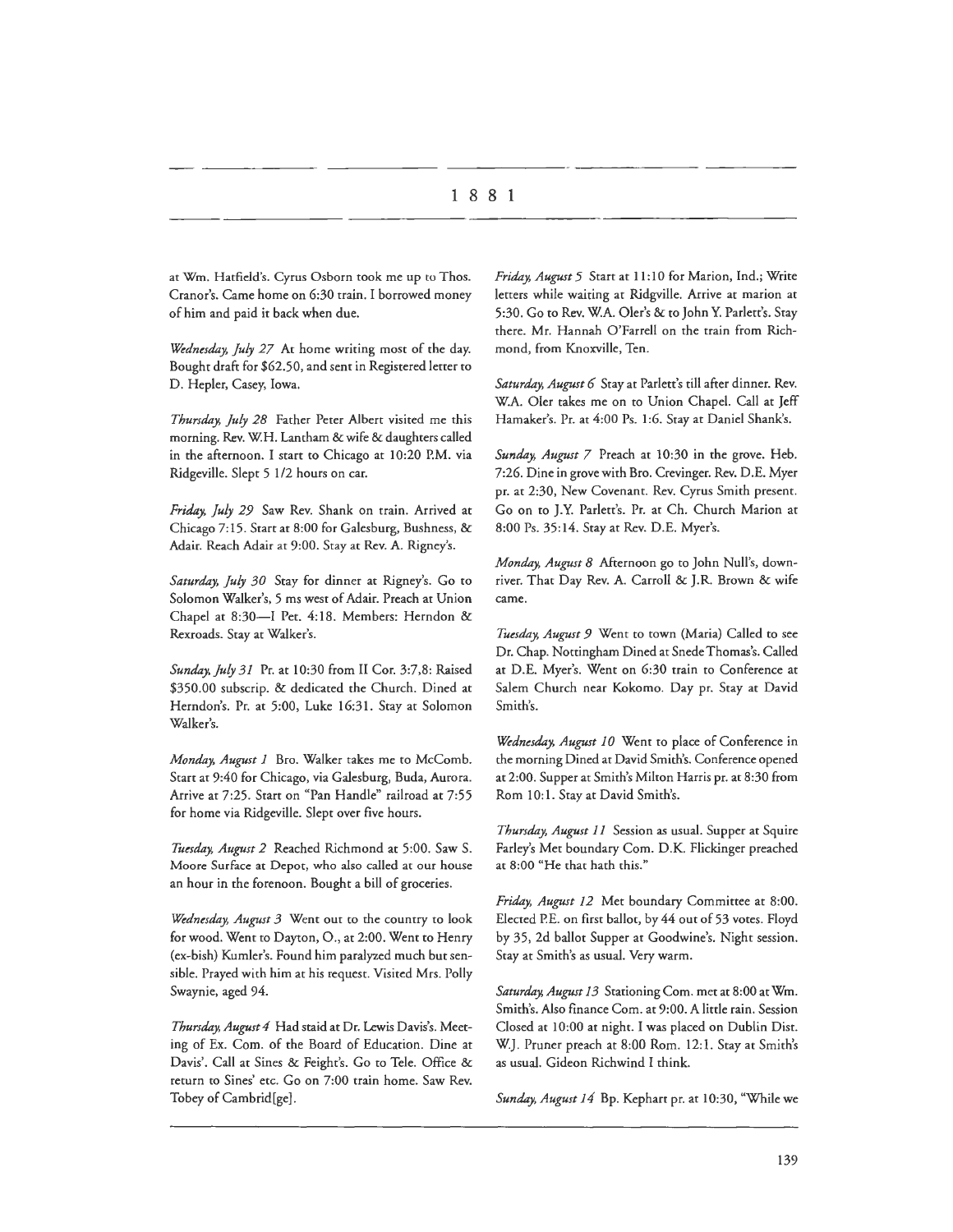look at things nor seen," etc. J.Y. DeMumbrion ordained. Dine on ground with Wilmore's host. Flickinger lectured on Africa at 3 1/2, after S.S. Anniversary. Supper at Squire Farley's. I preach at 8:00 I Cor. 6: 11. Stay at David Smith's.

*Monday, August 15* Took train at Vermont Station for Marion & thence to Fairmount. Dined at Robt. Hastings. Called at Carter hastings. Robt. took me to W.H.H. Reeder's. His daughter Flora is at Marion at Normal School. G.W. Dealey's three small children at Uncle William's.

Tuesday, August 16 Went over to see the farm. Called at Dr. George Wright's going & Coming. M. Shadrach came along. Looked at the farm & corn.

*Wednesday, A11gmt 17* Went to Mr. Shadriach's; also via Fairmount to a Mr. Wright's near Gallatio. Back by dinner. Walked on settlement with Uncle Reeder. Preached at Union Church 3 1/2 ms west at 8:00: Ps. 25:1-4. Stay at Uncle William's.

*Thursday, August 18 G.W. Dealey & I settle, he paying* \$25.00 cash for the pasture, & I agreeing to take 1/2 corn crop in the field for rent. Shadrach called again. Wm. H.H, jr, takes me to Jonesboro. Supper with him at Hotel. I stay till 1:30 & go to train. Lantern light went our.

*Friday, A11g11st 19* Arrived ac Ridgeville 4:30 a.m. Breakfast at Sumption House. Made inquiries of Mr. D. Kassalman & ochers about a rpoposed renter, Wm. Winsett. Wrote co W.H.H. Reeder & co Winsett. Call at Dr. Farquar's. Saw Rev. A. Worth & wife a moment at train. Reached home at 11:00. G.W. Beard called. Called at Zeller's.

Saturday, August 20 Emma Zeller came & helped Susan in the morning. Went to Dr. Hibbard's with Susan. Rev. Elihu Simpson of U.R. Church called to see us & invited me to preach Sab. morning.

*Sunday, August 21* I pr. at 10 1/2 at U.P. Church Ps. 25:14. Afternoon Being somewhat short of sleep, I fell asleep for an hour or two. Went to hear Mr. Simpson lecture in the evening on Causes of want of Church influence.

*Monday, August 22* Wrote letters in forenoon & went to the depot. Afternoon went to hear Gov. St. John at Glen Miller. Messrs. Ambrose there; also John Hetzler, & Mr. Fouts. Hear St. John at Hicksite Church at 8:00. A happy speech.

*Thursday, August 25* Wrote letters. Rev. Geo. W. Beard called and left us a measure of apples, of a load he was selling in town. Susan and I call at Mr. Stiggleman's, but they not at home.

*Friday, August 26* Start at 11:10 for Gr. Rapids & Caledonia. The whole land parched. Reach Gr. Rapids at 10:00 p.m. Portland, Decatur, Ft. Wayne, Kendallville, La Grange, Sturgis, Nottawa, Kalamazoo, etc, M.E. Pastor. Stay at Morton House.

Saturday, August 27 Left Gr. Rapids at 5:40 & reached Caledonia about 7:00. Stopped at Mr. A.B. Sherk's. Rev. I.H. Mourer's called. I wrote some letters. Called at Church. Bro. Shesler took me to Freeport. Quar. Conference. Supper at A.C. Clemens'. G.S. Lake preached. Stay at Cheesebro's.

*Sunday, August 28* I pr at 10:30 from Heb. 7:26. Raise \$780.00 on Coll for \$600.00 \$175 in Cash. Dedicate. Dine at J. Cheesebro's. Pr. at 7:00 Ps. 25:1-4. Stay at Job Cheesebro's.

*Monday, August 29* Went in forenoon to Jac. Wing's five miles S.W. of Freeport, where Bro. Lake boards. Lodge there. Mrs. Lake's enlarged picture is real nice.

Tuesday, August 30 Rev. C.B. Sherk & wife came to dinner. We went on via Middleville (on Thorn Apple River) to Caledonia. Supper & lodging at Rev. I.H. Mourer's. J.W. Crayton pr. 7:00.

*Wednesday, August 31* Spent forenoon at Mourer's. Conference opened at 2:00. Supper at Mourer's. Call at Rev. Wheeler's to see Rev. S.B. Ervin & wife. Rev. Keeny pr. 7:00, I Cor. 2:9,10. Shelley exhorts. Lodge at Shisler's. Bridenstine & others there.

*Thursday, September 1* At Conference. Dine at Rev. Oudie's, (Ev. Asso.) with A. Rust & wife. Preside a little while in afternoon. Supper at Mourer's, Pr. at 7:00 Ps.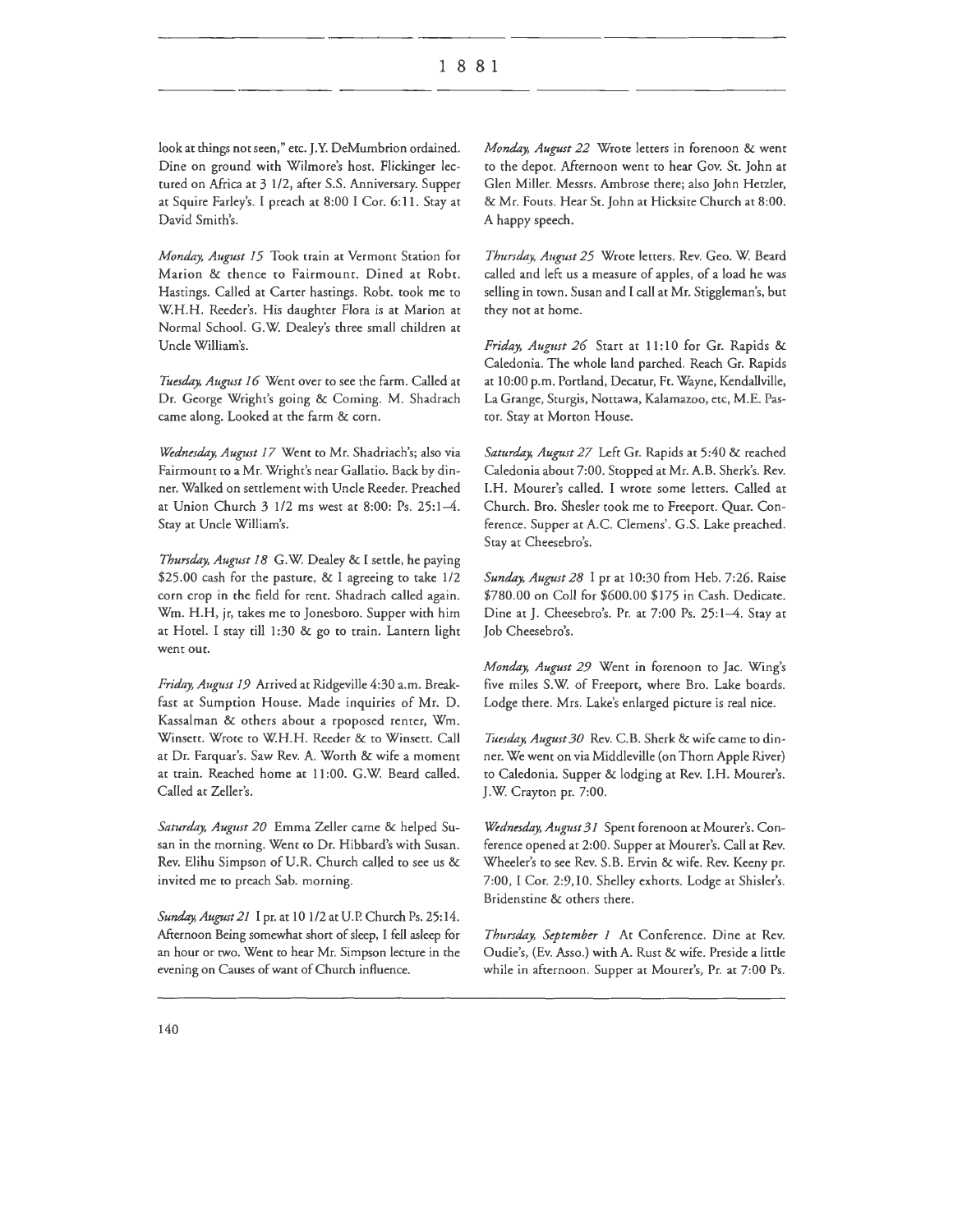92:8. Went 10 ms. & lodged with Rev. Th. McCracken's.

*Friday, September 2* Bro. McCracken takes me to Wayland for 8:30 train. Go on train. Lunch at Ft. Wayne. Lady lost ticket at end of Car seat; another gets on wrong train. Reach Richmond 6:20. All well.

*Saturday, September 3* Go to Quarterly meeting via Fountain City. Ride to Winsburg with Mr. Jones. Call at Rev. H.C. Pearce's. Pr. at 2:00 Acts 16:14. Vardaman, F.M. Moore, etc. present at Qr. Conf. Sup[p]er & lodging at Washington Hutchen's. Kabrich pr. at 8:00. Good prosp. for Circuit.

Sunday, September 4 Pr. at 10L30. Ps. 92:8, Sacramental service. Dine at Herbert C. Pearce's with Kabrich. Called in afternoon at Mother Katie Johnson's, Mother Britain's, Mrs. Eliza St. Myer's, & Mrs. Hanah Blair's, with Bros. Kabrich & Pearce & Mrs. Bunwell. Pr. at 7:30 Ps 1:6. Stay at Pearce's.

*Monday, September 5* Came home on the Economy hack, arriving at 9:00. Wrote a hurried letter to Rev. J.K. Alwood. Letter to Drury & Shuey & others. Called with Susan at D.K. Zeller's in evening Mother Koerner quite sick.

*Tuesday, September 6* At prayer-meeting for recovery of the President, at 1st Presb. Ch; at 10:30. Susan called to see her mother.

*Wednesday, September 7* Reuchlin went to Earlham, forenoon and afternoon. He was not attracted by the college. Did but little this day.

*Thursday, September 8* Called at Cullaton's printing office at 9:00. Programs engaged. Wrote during the afternoon.

*Friday, September 9* H. Floyd called in forenoon on his way to Qr. Meeting out north. Mailed programmes of Dist. Conference in the evening. Cost \$2.50, postage 29 cts: Total: 2.79.

Saturday, September 10 Went on 11:00 (1:00) train to Cambridge. Bro. Wm. McGath took me out to Salem. Preaching over when I arrived. Qr. Conf. Went to Bro. Wilk. Smith's. Rains at night a light shower. Pr. at 8:00 Rom. 5: 1. Stay at Smith's with Cranor. Rev. John Cranor.

*Sunday, September 11* Pr. at 10:30 Isa. 9:6,7. Dine at Br. Chas. \*Holly's. Rev. D. Stover there, sick with the flux. Bro. Cranor went to pr. at Dublin at 7:30. Speaking meeting at 7:30. I Lodge at Eli Hawley's. \*Hawley.

*Monday, September 12* At Micajah Modlin's funeral. F.M. DeMumbrum pr. "These are they who came" etc. I go with Rev. J. Cranor to H. Cook's. Pr. Lizzie Bever's funeral at Dublin at 3:00. Call at H. Floyd's in eve with Rev. WC. Day. Stay at Dr. Geo. Day's. Had cholera in March.[?]

*Tuesday, September 13* Went home on the early train. Felt weak all day.

*Friday, September 16* Wrote some letters. Went on 8: 10 train to New Castle. Staid at Bro. Harvey Root's.

*Saturday, September 17* Called to see M.L. Bailey's Mother Schildknecht's & Rev. 0. Jennings went with H. Root to Center Chapel, 3 ms N.W of Cadiz. Pr. Eph 3: 19. Quarterly Conf. follows. Supper at Rev. Wm. Davenport's. Rev. F.M. Moore pr. at 8:00,"Choose this day whom ye will serve." Staid at Davenport's.

*Sunday, September 18* Pr. at 10:30 (11) Heb. 7.26. Dine at Bro. Reynolds'. Supper at Bro. Tully's. Rev. F.M. Moore pr. at 7:30. Job. 34.33. F.M. Moore, Williams & myself stay at Rev. Wm. Davenport's.

*Monday, September 19* Went to Bro. Reynold's, & on to New Castle with Rev. Jacob Williams. Called at H. Root's meat-shop. Went on to Bro. William's-called at Mrs. Lizzie Bowman's-Dined. Took cars at 5:20 for home. Pres. Garfield died at 10:30.

*Tuesday, September 20* At home reading etc. Went with Susan, Lorin, & Reuchlin to Rev. E. Simpson's, to a farewell reception.

*Thursday, September 22* At home writing on revision of tract matter Caroline Zeller called in the morning. Bought a cord of wood \$5.25.

*Friday, September 23* Went to Anderson & Pendleton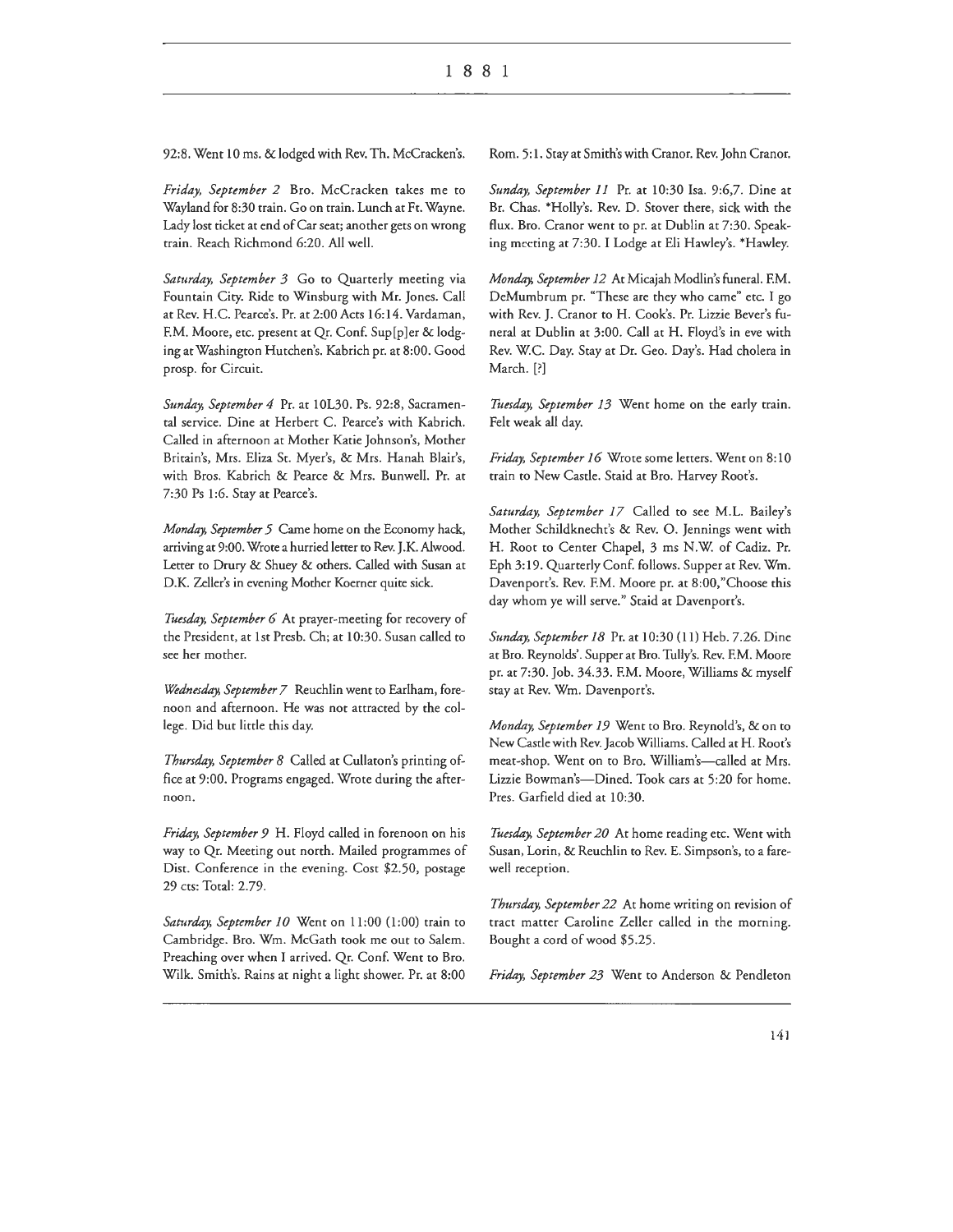11:00 day train. Saw Rev. J.T. Demunbrun & wife, Joseph Bradbury & lady, Jonas Hatfield & Mrs. Ed. Ogborn. Wrote letters at Anderson. Bro S.J. Ryan met me ac Pendleton & cook me co his house cwo ms. S.W. ofWhice Chapel.

Saturday, September 24 Went to Fortville with Br. Ruan. Called ac Dr. Yancey's, also at Br. Joseph Swanson's Dined at Ryan's, after going by Alfont. Simpson Jones & wife & Bro. True there. Pr. at White Chapel Luke 16:9. Quarterly confernce. Supper at Isa. Sharritt's 3 ms. S.W. F.M. Demunbrun pr. ar 7:30 II Tim. 2:3. Stay at Jacob Kenerly's 2 1/2 m. S.W.

*Sunday, September 25* Pr ac 10:30, II Sam. 1: 19. Dine at Mother George's or S.A. McCarty's, her son-in-law's. Rev. F.M. Demunbrun pr at 3:30 from "Draw nigh to God," etc. We go on to Francis M. Jackson's. Pr. at New Hope S.H. Luke 24:46 at 7:30. Stay at Jackson's Br. F.M. Denumbr. had a chill.

*Monday, September 26* Br. Jackson's oldest son cook me to Pendleton. President's funeral service at M.E. Church. Pastor Mr. Brewington. Biographical sketch by Mardman, Esq. I was at service at M.E. church at 2:00 in Anders[on] Rev. Joseph Franklin spoke. Revs. Hast'g P.E. M.E. McDonald pres; Virgins the pastor, etc. I spoke five minutes. Went home on 4:17 train.

*Tuesday, September 27* Ar home arranging papers & planning my publication. I called at Zeller's in che evening.

*Wednesday, September 28* I saw procession of the soldier's Reunion.

*Thursday, September 29* At home in forenoon. Reuchlin & Lorin went to Glen. Miller to Soldier's reunion. Purchased suit for Reuchlin at \$20, Lorin \$17, Wilbur \$11 , etc.

*Friday, September 30* Start via Indianapolis on 10:15 (11 :20) train, for Whiteland. See Rev J.K. Billheimer, Rev. Wm. Hall, etc. Stay at Rev. Isaac M. Tharp's. His children are Ulyssus, Orra, Milton Wright, & Lizzie. I saw Rev. A. Worth at Richmond, as I start on the train.

Saturday, October 1 Dined at Tharp's. Go on to Quarterly meeting at Bethel. I pr. at 2:00 (3:00) Heb. 11:7.

Quar. Confer. It apportions for pastor \$410.00. Quite rainy. Called at Whiteland at Nelson Scott's. I stay at Jas. Waddles, with Bro. Tharp.

*Sunday, October 2* I Pr. ac 10:30, Ex. 28:34. Dine at Br. Jonathan Wilson's 1 1/2 m. N.E. of Bethel. It rains so Br. Tharp and I stay there till morning. A family of movers (Campbell) stay there. The Coll. was quite small. Brethren in neighborhood: Hugh Surface, Joseph Rush, Western C. Cleary. It was a very rainy night.

*Monday, October 3* I took the morning (9:14) train for Indianapolis. I saw Dr. Bebe at Whiteland. He said Henry Binkley's of Dublin lives there. Left Indianapolis at 11:00 & reached home about 2:30.

*Tuesday, October 4* I cook manuscript for *Reform Leaflet*  to the Printer Mr. Cullaton. I worked on finishing the manuscript.

*Wednesday, October 5* Finished up note on publishing *Leaflet* and *Star.* I read proof in afternoon. Joseph Boyd of Dayton called co visit the boys, & staid with us till morning.

*Thursday, October 6* I got copies of *Reform Leaflet.* J. Boyd staid with us. We were folding Leaflets.

*Friday, October 7* I spent day in mailing *Reform Leaflet.*  Boys helped.

Saturday, October 8 Went on 10:15 (11:20) train for Indianapolis. See Rev. Z. McNew at Union Depot. Called at Benj. Groves 12 Plum St. Supper at Wm. J. Rubush's, on Park Ave. Quarterly conference at Church at 7:30. Stay at Bro. Rubush's, 409 Plum.

*Sunday, October 9* Preach at 10:30. Dine at B.F. Witt's on Illinois St. Call at Haught's. Preach at 7:30 Luke 16:31. Stay at B.F. Witt's. The congregations were large morning and evening.

*Monday, October 10* I went co Walter S. Brown's, and via Union Depot to Rev. Daniel Stover's. Dined. Returned co Cousin Brown's, Corner of St. Clair and Fort Wayne Avenue. Went to call on Dr. R.T. Brown 1/2 hour. Preached from Num. 10:29. I stay at F. Rubush's.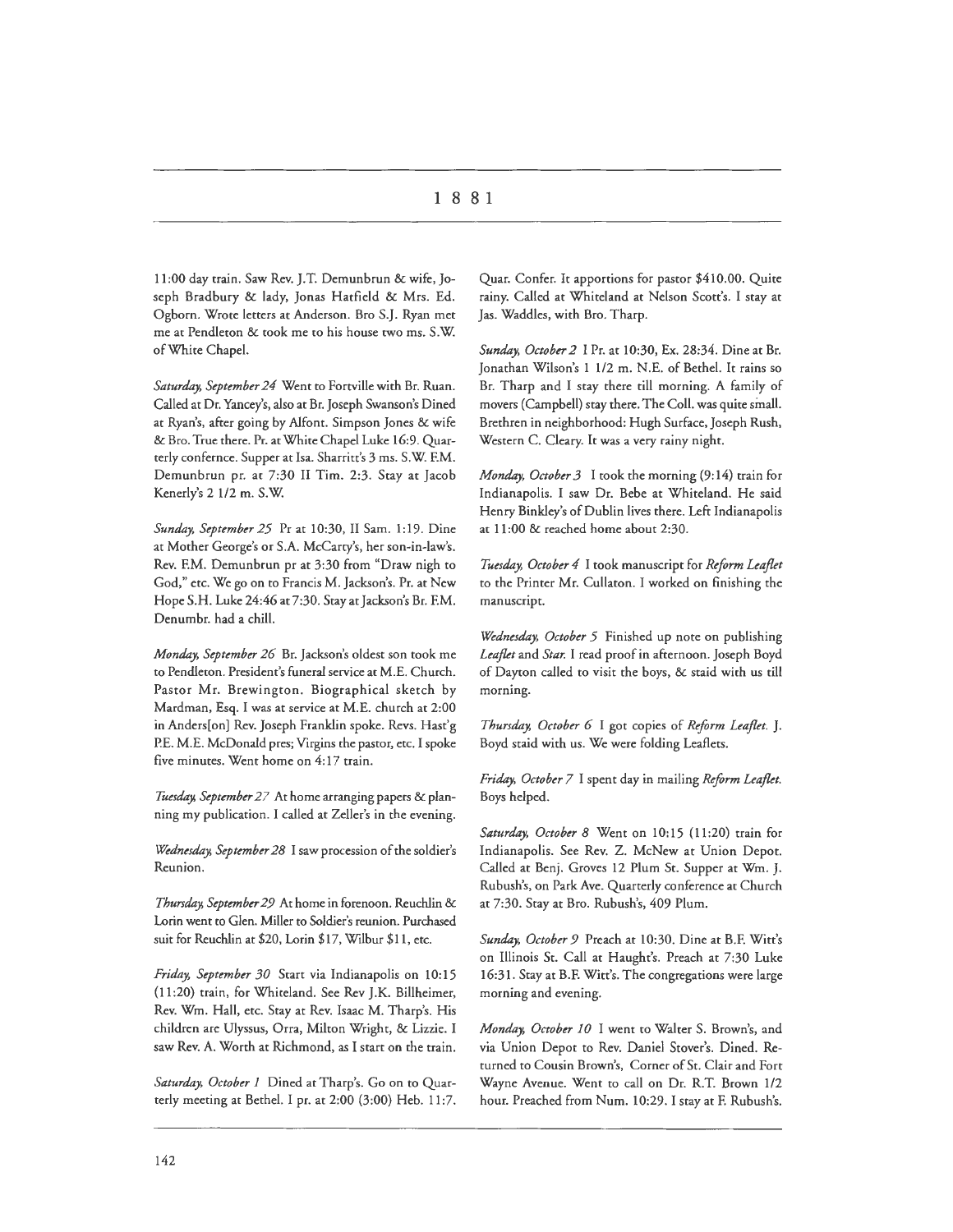*Tuesday, October 11* Went home after calling an hour on Rev. T.J. Connor, 517 N. Alabama Street. I worked with some of the boys in mailing *Ref. Leaflet.* 

*Wednesday, October 12* Worked hard rill evening in mailing "Leaflet."

*Thursday, October 13* Forenoon spent in mailing Reform Leaflets. Called at D.K. Zeller's. Finished mailing Leaflet which cost 15 days of close work.

*Friday, October 14* Went on 11:10 (12:00) train to Anderson and McCordsville & to Saml. Brooks-His grand-daughter & family live with him.

*Saturday, October 15* Went with Bro. Brooks to Sister Polly Ann Yaryan's & dined. Preached at Bethlehem at 2:00, I Tim. 1:7. Quart. Conf. Supper at Eliz Crook's, 1/2 mile east. Rain hindered from going to meeting. Staid at Sr. Crooks. Crook Children: Lydia & Corda.

*Sunday, October 16* Pr. at Bethlehem Ch. John 14:23. Dined at "Jackey" Mitchells, with Rev. Asbury Myer & wife. Bro. Myer pr. at 7:30 on Sanctification. I stay at Wm. Mitchel's.

*Monday, October 17* Called in at Bro. Myer's, who lives in Bro. Mitchel's rooms. Their boy Noitre. Talk on healing miracles of this day & on Muller's life of crust. I caution him on the subject. Dinner at Wm. Mitchell's. Went to Sister Eliz. Crook's. No meeting on account of rain.

Tuesday, October 18 Went with Rev. Asbury Myer via New Britton to Indianapolis. I call at Witt's Office. I go to Morristown on 5:50 train. Rev. Z. McNew takes me over, & I stay at Eli Myer's.

*Wednesday, October 19* I stay till afternoon at Eli Myer's. Rev. L.N. Jones comes. I go to Peter Myer's & stay till evening meeting. Rev. L.N. Jones preached at 7:30 the opening sermon instead of Rev. F.M. Moore. I staid at Eli Myer's with W.C. Day.

*Thursday, October 20* "Dist Conference opened W.C. Day, J.N. Jones, Z. McNew, J. Cranor & M. Wright present. Dinner at Peter Myer's. I.M. Tharp came in the evening. Cranor led the discusion of the People's duty

to the Pastor. I staid at Eli Myer's."

*Friday, October 21* Discussions continued. Big John Smith & Baptist Smith there. Dine at Wm. Phares', a Baptist, with Revs. McNew, Tharp & the Smith's. Supper at Eli Myer's. Profs. Kiracofe & Fix come. Temperance meeting at 7:00.

*Saturday, October 22* Dist. Conference continued. Prof. Kiracofe spoke on Revised New Testament; Prof. Fix on Duty of S.S. Teachers, I dine at Peter Myer's. W.C. Day spoke on Liberalistic Tendencies. Quarterly Conf. at 2:00. I supped at Bro. Zick's. Educational meeting. Stay at Eli Myer's.

*Sunday, October 23* I Preach at 10:30 Ps. 18:30. I dine at Eli Myer's. Rainy. No Sabbath School meeting at 3:00. Profs. Kiracofe and Fix had started at 8:00, Day at 3:00 & Alonzo Myer, for home. I pr at 7:00 I John 3:2. I Stay at Eli Myer's.

*Monday, October 24* I go with Eli & wife to Michael Bilman's 3 1/2 miles north-east of Shelbyville. He & wife from Alsace, France, now Germany. Family: old folks grown daughter, Widow Gordon & her son and daughter. Eli's go home at four o'clock.

*Tuesday, October 25* Father Billman took me to Shelbyville. Sent postal order to Susan for \$30.00. Just in time for cars. Stop off at St. Louis Crossing & go on Hack to Hope. After an hour's waiting Rev. J.K. Lawrence came after me. Stop at Rev. W.C. Day's at Hartsville. Children Carl & Maggie.

*Wednesday, October 26* Attend morning prayers at the College. Call at Nathaniel Miller's. Go with the pastor (Day) to secure subscr. for parsonage. Dine at John Riley's. Go with pastor to David Fix's, 3 m. west. Not at home. At prayer meeting 7 1/2. Sup & lodge with Pres. C.H. Kiracofe.

*Thursday, October 27* At morning prayers. Call at Mrs. Scudder's, Coblentz & dine at G.C. Mench's. Sup & lodge at E. Pitman's. They had lost half the number of their children by scarlet fever, in April.

*Friday, October 28* Called at Father Wertz and at Prof.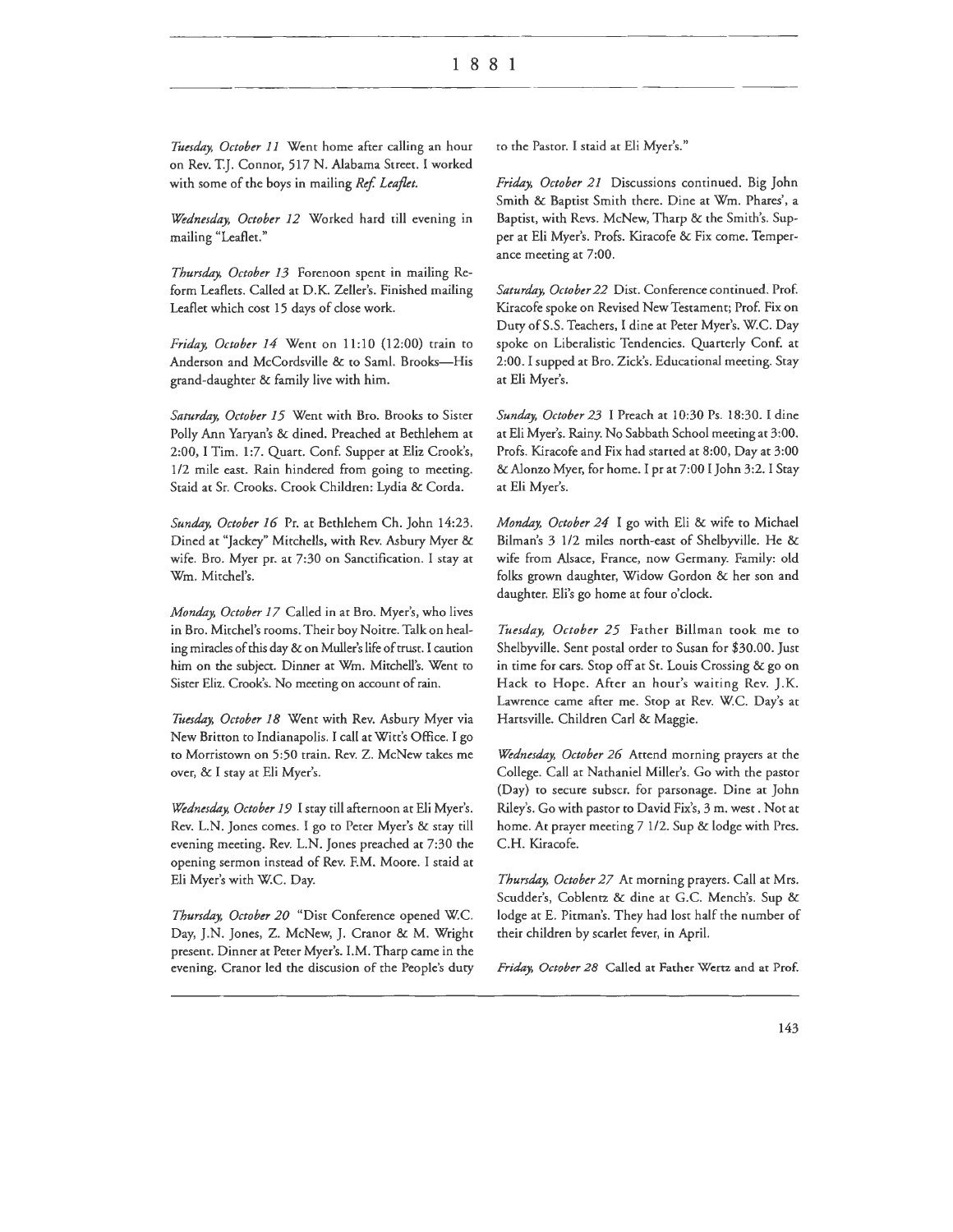# I 8 8 I

Mobley's. Dined at Prof. Kiracofe's. At rhetorical, and addressed che students a few minutes. Hindered by rain from going to Shiloh. Supper at Rev. W.C. Day's. Staid at Simeon Rhorer's.

*Saturday, October 29* Called ac Day's and Kiracofe's & dined ac Josiah Lawrence's. Went with Father J.K. Lawrence to Shiloh co Qr. M. at 2:00. Pr. Titus 2:13. Qr. Con£ Supper & Lodging at Jas. eward's, 20 rds E. Rev. L.W. Crawford pr. at 7:00, John 1:29.

*Sunday, October30* Pr. at 10 1/2 I John 5:18,19. Dine ac Jas. Barger's wich Revs. A.C. Rice & A.H.H. Beams. A.R. Rice, pastor, pr. at 7:00. We stay at David Fix's. Their children: John, William, Elmer, & two girls.

*Monday, October 31* Stay at Fix's, all day. Rice went home. I Pr. at 7:00, Isa. 55:1. I stay at Fix's that night.

Tuesday, November 1 Bro. Fix takes me to Hartsville. Dine at W.C. Day's. Canvass a little on parsonage. Supper at Day's. Lodge ac Prof. Wm. Fix's.

*Wednesday, November 2* Ac college prayers. Go to Bro. I. Tyner's. Went to Mrs. Coblencz/s, Mr Wineland's & dine. Call at J. Riley's. Supper & lodging ac N.]. Miller's. Rainy evening.

*Thursday, November 3* Went to J. Wertz, Pres. Kiracofe's, morning prayers, P.Office, Day's, Kir's study. Dinner at Day's. Supper and lodging at Pres. Kiracofe's. Lectured in College Chapel at 7:00 on "Our Use of Literature."

*Friday, November 4* Attended morning prayers. Wrote letters to L. Davis & W.C. Smith. Dined at Jer. Dean's. He a college mate of mine, and his wife (El. Hager) a college mate of Susan's. Supper & lodging at Rev. Wm. Fix's.

*Saturday, November 5* Call at Day's & Kiracofe's. Dine at Rev. A.H. Chittenden's. Pr. ac 2:00, Col. Chapel, Ps. 92:8. Qr. conf. Supper and lodging at Prof. James L. Funkhouser's. Rev. John Riley pr. at 7:00. Rom. 6:22.

Sunday, November 6 Pr. at College Chapel Mal. 3:1. Large congregations, morning and evening. Dine at Alonzo Myers. S.S. 300 Supper at W.C. Day's. Pr. at 7:00 Luke 16:31. Stay at Pres. C.H. Kiracofe's.

*Monday, November 7* Called ac John Anderson's, Mocher Fix's, *]as.* Lawrence's, Susan Daley's, Dined at W.C. Day's. Rev. J.K. Lawrence took me to Hope. Went on hack to St. Louis Crossing, and on to Cambridge on cars. Staid at Saml. Wright's.

*Tuesday, November 8* Went home to Richmond on 6:35 train. Took Pr. Aid Constitution to Recorder's Office for record.

*Wednesday, November 9* At home forenoon. Mrs. Colvin called, being aggrieved by Rev. F.M. Demunbrun's letter. Complained of his reading the *\*Enquirer.* Caroline Zeller called in the afternoon. \*Good cause of complaint, for a minister co read the *Enquirer* before her children!

*Thursday, November 10* At home all day. Called twice at the post-office. Mailed letters on the Chi. train, co Blanchard & to J.M. Habrich and to O.L. Wilson. Spent evening in looking over & classifying letters.

*Friday, November 11* Spent morning in looking over old papers. Go on 3:01 train to Cambridge City. Stay at Samuel Wright's. Miss Jordan on 11th & North Scs Richmond, among their boarders. (She afterward became a newvous wreck.).

*Saturday, November 12* Went on 6:00 M. train co Yellow Banks, 4 ms N.W. of Brookville. Stop at Stephen Warren's. Cross the river co Wm. P. Wilson's, where Rev. Geo. Wilson, local preacher, lives. Dine & go to Oak Forest. Pr. 20 minutes Ps. 1:5,6. Supper at Robt. White's. Pr at 7:00 Eph. 3:8. Stay at Harvey White's.

*Sunday, November 13* Pr. ac Oak Forest at 10 1/2 Acts 11:24. Dine at Ellis Foster's. His wife a daughter of Mr. Coffee, a Baptist friend of Bro. Harvey's. Rev. A.J. Bolen pr. at 6:30-good meeting. Stay at Saml. Foster's. a local M.E. preacher's. His nephew, Marrin, teacher, boards there. His daughter teaching 7 m away.

*Monday, November 14* Good morning meeting at 9:30. Dine at Robt. White's. James Coil, a local Qr. Conf. pr. Wm. Hunter there. Bro. A.J. Bolen went home. I pr. at 6:45, Mat. 16:26. Three arise for prayer. One forward for prayer. Stay at Robt. White's.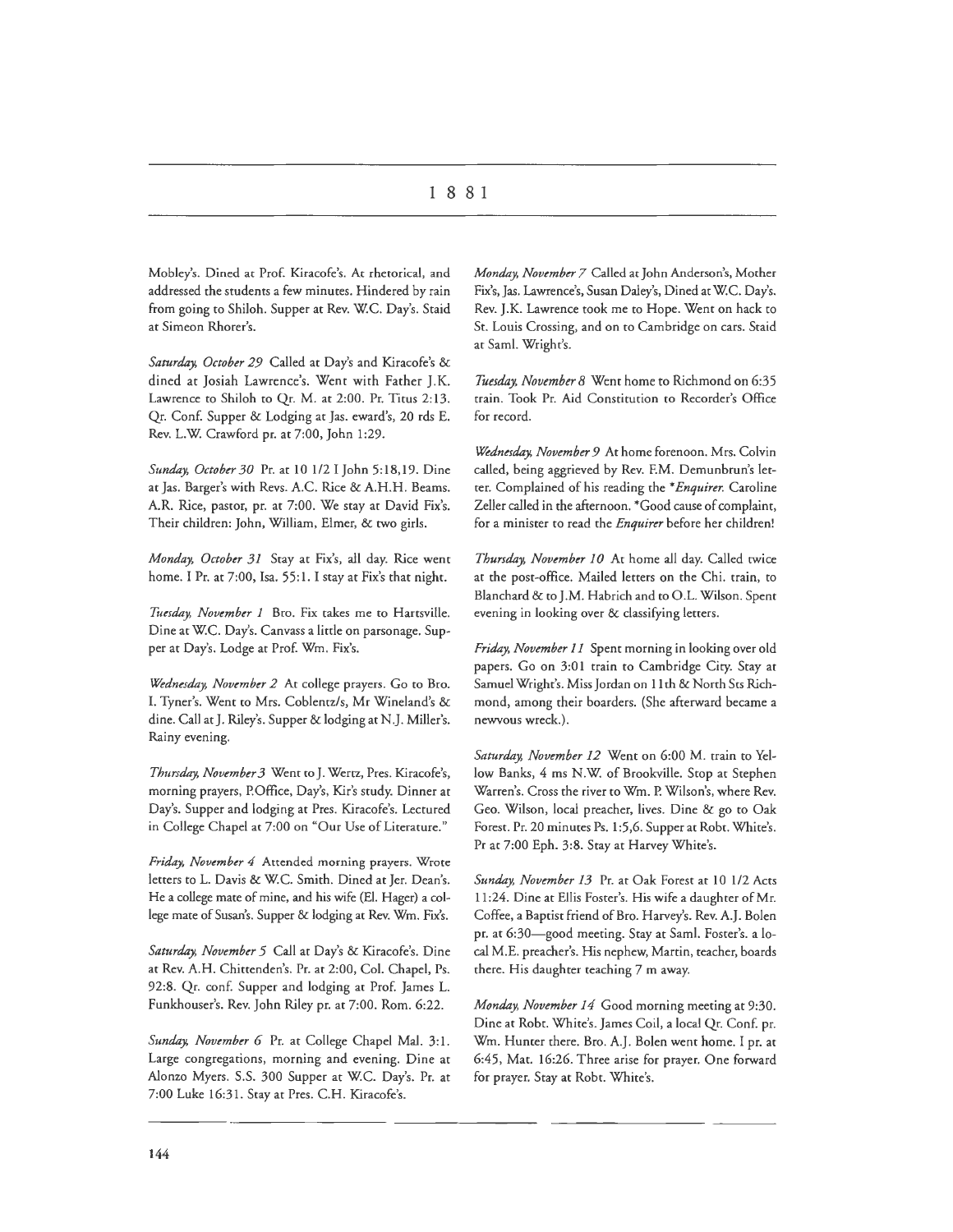Tuesday, November 15 Went with Rev. Geo. Wilson to Harvey White's. Dined. Returned to Robt. White's. Bro. Bolen pr. A large & attentive congregation. Stay at Eilis Foster's wich Geo. Wilson. Mrs. Hunter professed conversion che night before after going home.

*Wednesday, November* 16 Morning meeting moderately attended. Dined at Ellis Foster's with Wilson & Bolen. We fixed up the Ch. House & blacked the stove. Supper with Bolen at Robt. White's. Pr. at 7:00, I Kings 18:21. Large congregations. Stay at E. Foster's with Wilson.

Thursday, November 17 Forenoon meeting-good. Dine at E. Foster's. Call at Bro. Milburn's & Hammond's, M.E. man. Supper at William Hunter's. Pr. at 7:00 Acts 26:28. Stay at Ellis Foster's wich Bro. Wilson. His two Daughters, Anna Mary & Osia.

*Friday, November 18* Rev. Geo. Wilson cook me to Brookville. Possibly my first sight of a town within 25 miles of where I was raised. Reach Connersville at 11:00. Call co see Thos. Little, county Clerk. Walk from Liberty to Danl. Maxwell's. Rainy. Stay at Maxwell's.

*Saturday, November* 19 See John Beard. Go to Alonzo Beard's. Dine. Will E. Stanton, Rev. L.N. Jones, & Rev Geo. W. Beard call. Pr. at Greenwood Church, at 2:00. John 9:4. Qr. Conf. Supper & lodging at Isaac Pearson's. I pr. at 7:00, Matt 16:26. Hard young men there. Talk during meeting.

*Sunday, November 20* Pr. at 10 1/2 Heb. 13: 14. Dine ac John Lafuze's with Rev. L.N. Jones & wife. Mr. Lafuze and wife call, & Mr. Miller & wife. Pr. at 6:30 I Kings 18.21. Stay at Isaac Pierson's. Heard Shepherd & Gray had stopped Daniel Koerner, supposing it to be I. They mad over reproof.

*Monday, November* 21 Bro. Jones Called. I went with I. Pearson to Liberty Drew \$26 on check from Canada at 1st nat. Bank. Went on 9:40 train via Connersville home. Staid an hour at depot at Cambridge City-over a half hour at Connersville.

*Tuesday, November 22* Went on 7:25 M. train to Dayton. Called at Feight's, Sines. Went to Telescope office.

Bought fountain pen, blank-book, call at Editor's office. Dine at Dr. L. Davis'. Ex. Com. of B.Ed. at 3 1/2. Sup at Davis'. Call at Sines', Feight's, Tobey's. Stay at Davis'.

*Wednesday, November 23* Call at M.R. Drury's, Mrs. Cretia Edwards, & Aunt Tena Huffman's. Go on 8:00 M. train home. Print & direct circulars on Hartsv. College.

*Thursday, November 24* Print postal circulars co our itinerants of WR. Conf. on Leaflet & Scar. Hear Mr. Hughes pr. Thanksgiving sermon in Richmond. D.K. Zeller & family dine with us, this being the 22d Anniversary of mine & Susan's wedding-day. Mother Koerner of the number.

*Friday, November 25* Spend the day and evening largely in writing. Inquire after Church Bells for Rev. M.R. Myer of Col. City, Iowa; and for Church seats of Haynes, Spencer & Co. for Rev. A.C. Wilmore, of Indianapolis.

*Saturday, November 26* Went to Centerville on 7:15 train. Called at Daniel Aukerman's & dined. Went on to Joshua Lammott's. Pr. at Union Ch. at 2:30 II Tim. 1:7. Supper at Lammott's. Rev. O.L. Wilson pr. 6:30, Ps 92: 12. I exhort. Stay with 0.L. Wilson's at Lammott's.

*Sunday, November 27* Pr. at 10:30 I Kings 18:21. Dine at Ahr. Karch's. O.L. Wilson & Marcin Coffman also there. They have a daughter, Mrs. Dennis, Cor. of N. 14 & A. Sts., Richmond. Pr at 6:30 Acts 26:28. Stay at J. Lammotts.

*Monday, November 28* Dine at Mr. Dellinger's on Nat. Road, just east of "Pin Hook." Go to Wm. Leonard's. Supper. Pr. at 7:00, Luke 13:24. Call at J. Lammott's and get valise and then go on to Wm Leonard's and stay.

*Tuesday. November 29* Bro. Wilson cakes me on to Washington. Call at Cyrus Osborn's. Go on 9:00 train home. Willie Reeder had come after me. Allen Harris dined with us. Go on 10:20 night train to Anderson. Stay at the Doxey House.

*Wednesday, November 30* Go on 7:10 (8:00) train to Fairmount. Breakffast at Winslow's Hotel. Another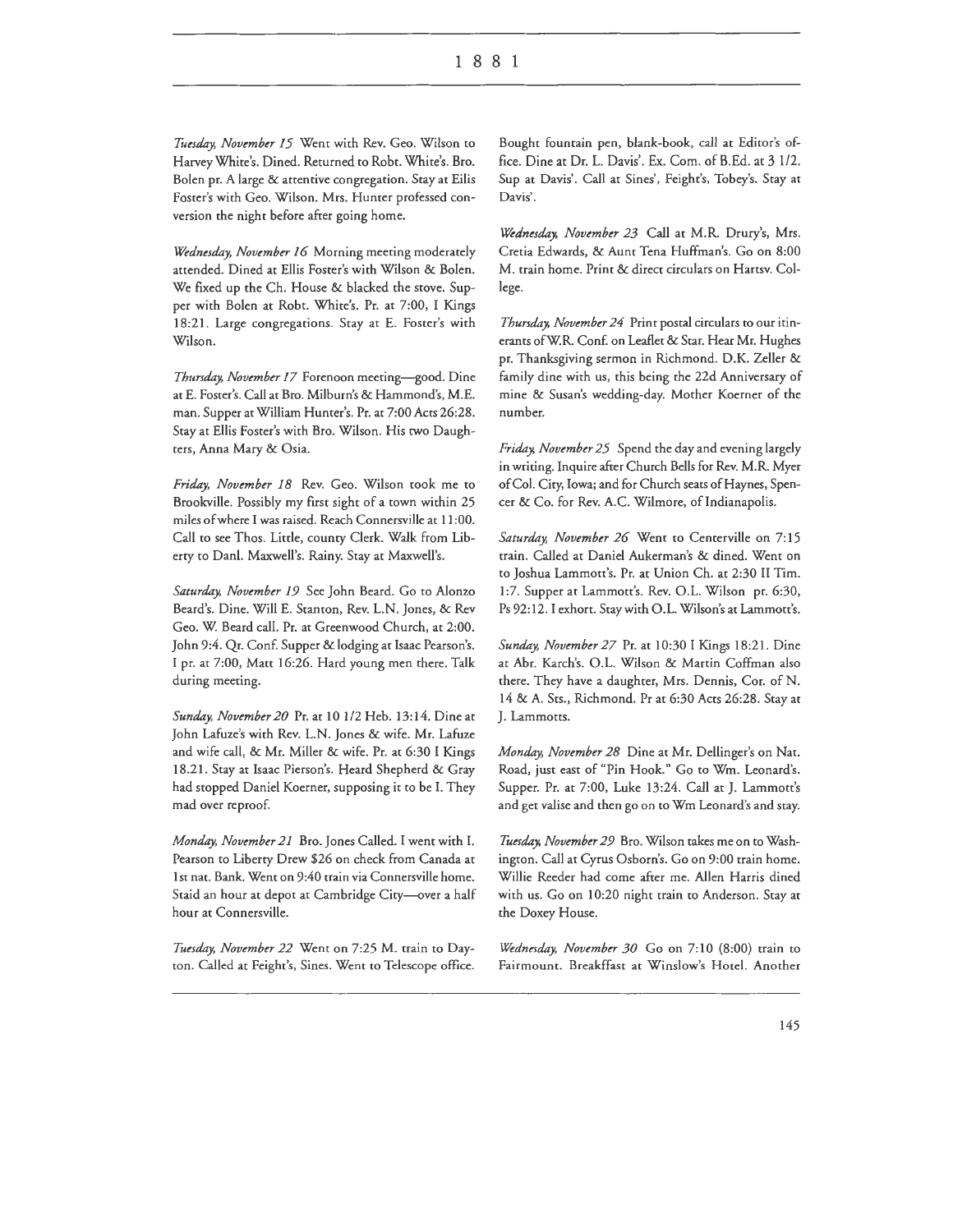Winslow (livery) takes us to W.H. Reeder's. Go to the farm & to Clark Leacher's to see G.W. Daley on a trespass in gathering corn and hauling off a Share for gathering-all unauthorized. Stay at Uncle Reeder's.

*Thursday, December I* Uncle Reeder's horse died. Found it to be from a founder or colic, as we supposed. Stay there all day. A Mr. Nick. Winslow called; also Rev. Mr. Hubert.

*Friday, December 2* Went via Geo. Wright's to the farm & to Wm. Duling's. Return via cribs to Uncle's, calling to Henry Simon's. Go on to Fairmount. Stop at Mr. B. Hollingsworth's, Rev. Wm. Hall's son-in-law's. Go on 8:13 train to Anderson. Stay at the Doxey.

*Saturday, December 3* Went on 7:00 train to Washington. Dine at Cyrus Osbrone's. Preach at 2:00, Eph. 2:7. Q. Conf. Supper at Nathan Brazier's. Rev. Wm. Davenport comes for Bro. Kabrich to pr. Mother Prague's funeral. I pr. at 7:00 Col. 1:13. Call at Dani. McMullin's. Stay at Wm. Hatfield's.

*Sunday, December 4* Pr at 10:30, 2 Cor. 3:7,8. Dine at Wm. Hatfield's & he takes me to Dublin. Stop at Rev. J. Cranor's, Mr. Study there. Supper. Pr. at 7:00, Ps. 48:11- 14. Large congregation notwithstanding Temperance meeting at M.E. Ch. Stay at Cranor's. It was Quar. Meeting.

*Monday, December 5* Good speaking meeting at 10:00. Very short discourse & Qr. Conf. at 2:00. Supper at Wilson Scroggy's. Preach communion sermon at 7:00. Stay at Joseph Gray's.

*Tuesday, December 6* Go home on 6:32 M. train. Engage in purchase of shoes, etc. Write a circular letter on Leaflet & the Star. Go on 4:20 aft. tr. to Anderson. On the 9:32 train to Fairmount. Stay at Winslow's Hotel, with Eli Holley (Hawley.)

*Wednesday, December 7* Walk over to W.H.H. Reeder's. After Dinner go to Fairmount. Engage Foster Davis to prosecute a replevin [?] case for me. I enter suit and return to W.H.H. Reeder's, Sen.

*Thursday, December 8* Go to Fairmount. See Squire

Jones. Go on to Richmond, waiting in Anderson four or five hours, spending the time mostly in letter-writing.

*Friday, December 9* Arise at 4:00, morning, and am busy all day, till I start to Flat Rock on 4:20 train; Aftn. supper at Jae. William's. Pr. at 6:45 Luke 13:24. Stay at Jae. Williams with Rev. F.T. Moore.

Saturday, December 10 I Pr. at 10:30, Rom. 5:1-5 Follow with Class-meeting Dine with Moore & others at Levi William's. Quarterly Conference at 2:00 after a few remarks on 122 Ps. v. 6. Supper at Mrs. Lizzie Bowman's Moore pr. at 6:45, "We are Christ's." Stay at Jae. Scheildknecht.

*Sunday, December 11* Preach at 10:30 I John 5:18,19. Dine at Rev. John Austin Bailey's. Bros. Jennings, Root, Grove, & Bro. Bailey's daughters & their husbands were there. Sister Anna Bailey pr at 6:30. House very full. Stay at Nick. Milligan's, who married at Scheildtknecht.

*Monday, December 12* Went to Millville, & to meeting at 10:00. Good meeting. Dine at Phillip Heddrick's. Father Miles Conway & Mother Conway live there. I Visit our old house, where Robinson's now live, & call at Hendrick's. Preach at 6:45 I Pet 4:18. Stay at Levi Williams'.

*Tuesday, December 13* Meeting at 10:00 M. Good. Dine at David Bailey's 3/4 mile west of Millville. Rev. J.A. Bailey & wife & daughter, Lorinda Thornburg with us. David took me to cars. Went on 5:00 train to Anderson & thence to Fairmount.

*Wednesday, December 14* Have my first lawsuit in all my life. Dine at Hotel. Remained all day at trial and till nearly 11 :00 at night. Stay at Foster Davis'. Suit decided in my favor near day-light. Corn found (58 bush) awarded me.

*Thursday, December 15* Leave on 10:00 train for Richmond, via Anderson. Dined at City Bakery. Wrote letters. Called at Dr. G.F. Chittenden's, Rhodes', Burtner's. Reached home at 6:30.

*Friday, December 16* Forenoon in writing, and then go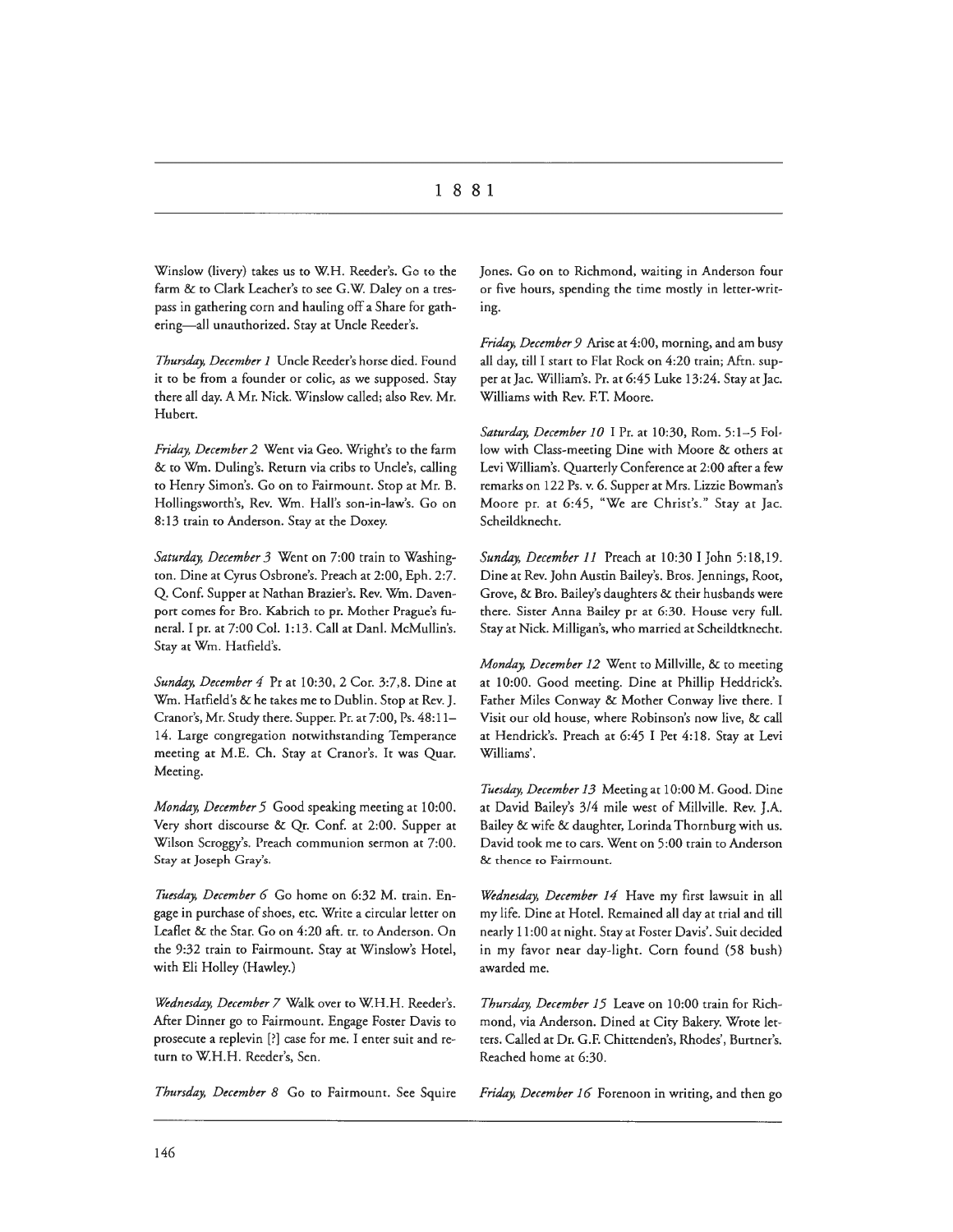to see Cullaton on publishing proposed papers. Went on 3:00 Aft. train to Knightstown. Dr. J.W. Tree met me and took me up to Warrington. Stay at Trees'.

*Saturday, December 17* Write in forenoon. Pr. at 2:00 Qr. Conference. Supper ar Thos. Armstrong's, an old pupil of mine. Rev. F.M. Demumbrun pr. Stay at Thos. Armstrong's. Somewhat sick that night & ate almost nothing next forenoon.

*Sunday, December 18* Pr. ar 10:30 2 Cor. 3:7,8. Dine at John Bridges'. His wife a school-mate of Susan's-Eliz. Cora. Saw Jas. Newkirk, also a school-mate of Susan's. Armstrong is an old acquaintance of mine. Rev. F.M. Demumbrun pr. at night. Raise \$35.00 subs. for him. Stay at Bridges'.

*Monday, December 19* Mr. Thorpe rook me to Knightstown. Go home on 12:46 train. Home in Richmond. Write some.

Tuesday, December 20 At home, mostly writing. Start out to take names for the organization of a Church in Richmond.

*Wednesday, December 21* At home till evening. Went to Albert's, Clark Yeager's, & Prof. Strausburg's.

*Thursday, December 22* Very rainy day. Some small purchases in town. Went on 3:03 train co Ogden. Harvey Wright mer me and took me to his house, 6miles sourhby-easr. Children at home. John, 25, Joseph, 21. Rhoda 16, Eva 12, Gracie 10. I Stay there.

*Friday, December 23* Harvey took me to Rushville for 10:52 train, but did not board it, as it stops not till reaches Indianapolis. Go on 2:30 freight. After waiting long go on mill wagon to Freeport, and then walk to Windfall Church. Pr. Luke 13:24. Stay at John Jackson's 1 m S. by west from Church.

*Saturday, December 24* Went after dinner to Windfall Church. Pr. Heb. 12:28,29. Qr. Conf. Supper at Thomas Zell's 1 m. N .W. of Church. McNew pr. 7:00 "Whatsoever thy hand," etc. Stay at Horace Patterson's 1/8 m N. of Ch. Z. McNew is the pastor.

*Sunday, December 25* Pr at 11.00 Luke 2:10. Dine at Joseph Little's. Pr. ar 6:30. I Kings 18:21. Take up subs. for pastor. Raise  $$8.00$  cash & 2.50 in subscrip. Stay at John Jackson's.

*M onday, December 26* Spent the day in writing letters & postals. Seay all day ar Jackson's. Pr. at 6:30 Matt. 16:26. Three acces[s] sins. Stay at Jackson's.

*Tuesday, December 27* Go with Rev. Z. McNew co Morristown, & thence to Indianapolis. Met Rev. Bro. Nye on cars. Met Rev. T. Evans, Dr. R.T. Brown, Walter Brown on Sr. Called at Rev. A.C. Wilmore's 463 N. Penn. St. Rev. J.S. Wall there. Soo Mrs. Geo. Brown & daught. on cars. Find Rev. C.C. Kellogg & Rev. H. Rupel at my house.

*Wednesday, December 28* Write for the *Reform Leaflet*  and engage it printed for 7:00. Spent considerable rime in looking up old papers, periodicals, ere. At home all day except trip into town.

*Thursday, December 29* Finish up articles for *Leafletand*  get it printed. Much time in proof reading. Get the edition about 8:00 and fold & direct many of them. Go co bed very late.

*Friday, December 30* Busy directing *Ref Leaflet.* Mail chem afternoon. Scarr ar 3:03 (4:00) for Honey Creek, 4 m S.W. of Greenwood. Train misses connection. Stay at Rev. A.C. Wilmore's 463 N. Pennsylvania Sr. Indianapolis. Saw Rev. A. Worth on the train. Rev. C.C. Kellogg stops at Dublin.

Saturday, December 31 Start on 7:10 train for Greenwood. Walk over co Honey Creek Church. Pr at 11 :00 Isa. 12th. Dine at James Jones. Quarterly Conference ar 2:00. Supper at Thomas Pruner's. Pr at 7:00 Luke 15:18. Stay at James Scott's with Rev. I.M. Tharp's.

#### Memoranda

| \$18.80 |
|---------|
| 18.60   |
| 18.25   |
|         |